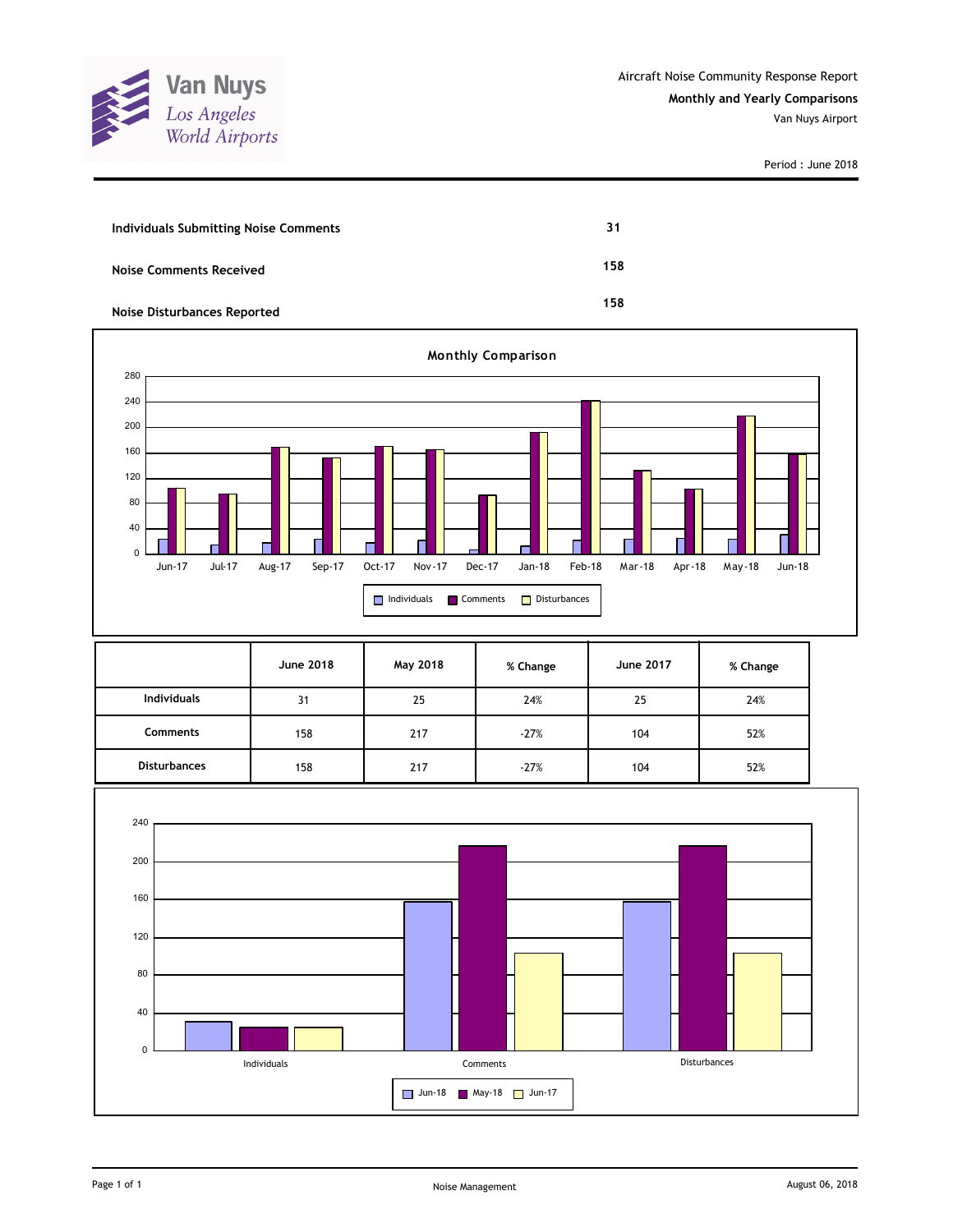

Period : June 2018

|                     | Day<br>$(7:00 \text{ am} - 7:00 \text{ pm})$ | Evening<br>$(7:00 \text{ pm} - 10:00 \text{ pm})$ | Night<br>$(10:00 \text{ pm} - 7:00 \text{ am})$ |
|---------------------|----------------------------------------------|---------------------------------------------------|-------------------------------------------------|
| <b>Comments</b>     | 106                                          | 25                                                | 27                                              |
| <b>Disturbances</b> | 105                                          | 25                                                | 28                                              |



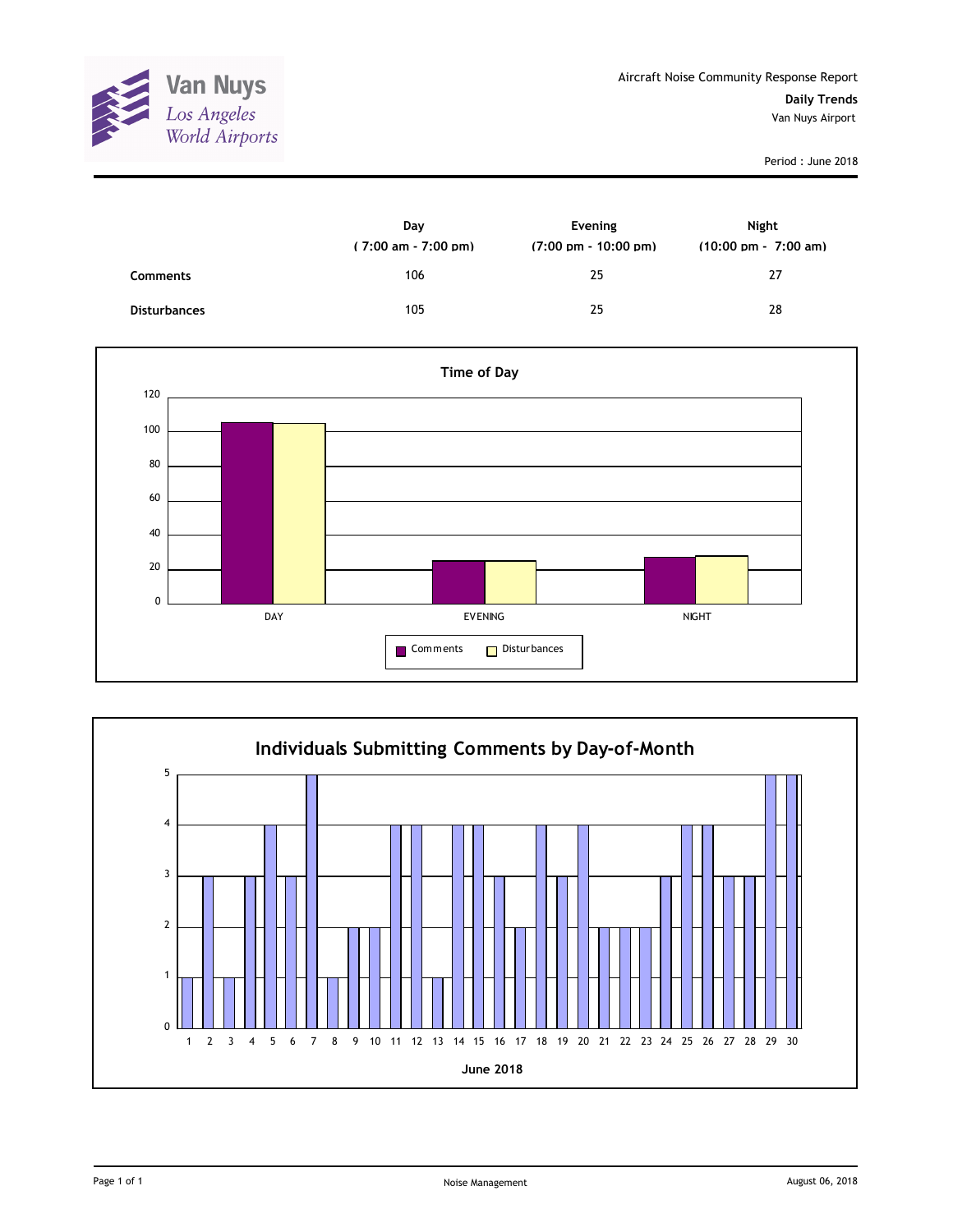

Period : June 2018



| <b>Individuals</b>                    | <b>Comments</b> | Percentage of Comments**                                                                                                        |     |
|---------------------------------------|-----------------|---------------------------------------------------------------------------------------------------------------------------------|-----|
| *One Individual (Studio City)         | 49              | 31%                                                                                                                             |     |
| *One Individual (North Hills)         | 30              | 19%                                                                                                                             |     |
| *One Individual (Studio City)         | 18              | 11%                                                                                                                             |     |
| *One Individual (Studio City)         | 16              | 10%<br><b>Contract Contract Contract Contract Contract Contract Contract Contract Contract Contract Contract Contract Co</b>    |     |
| *One Individual (Van Nuys)            | 8               | $5\%$                                                                                                                           |     |
| Individuals Reporting 2 To 5 Comments | 17              | $11\%$<br><b>Contract Contract Contract Contract Contract Contract Contract Contract Contract Contract Contract Contract Co</b> |     |
| Individuals Reporting One Comment     | 20              | 13%                                                                                                                             |     |
| <b>TOTAL</b><br>Individuals: 31       | 158             | 0<br>30<br>50<br>80<br>90<br>20<br>40<br>60<br>70<br>10                                                                         | 100 |

\* One individual reporting 6 or more comments shown by city.

\*\* All percentages are rounded to the nearest whole number.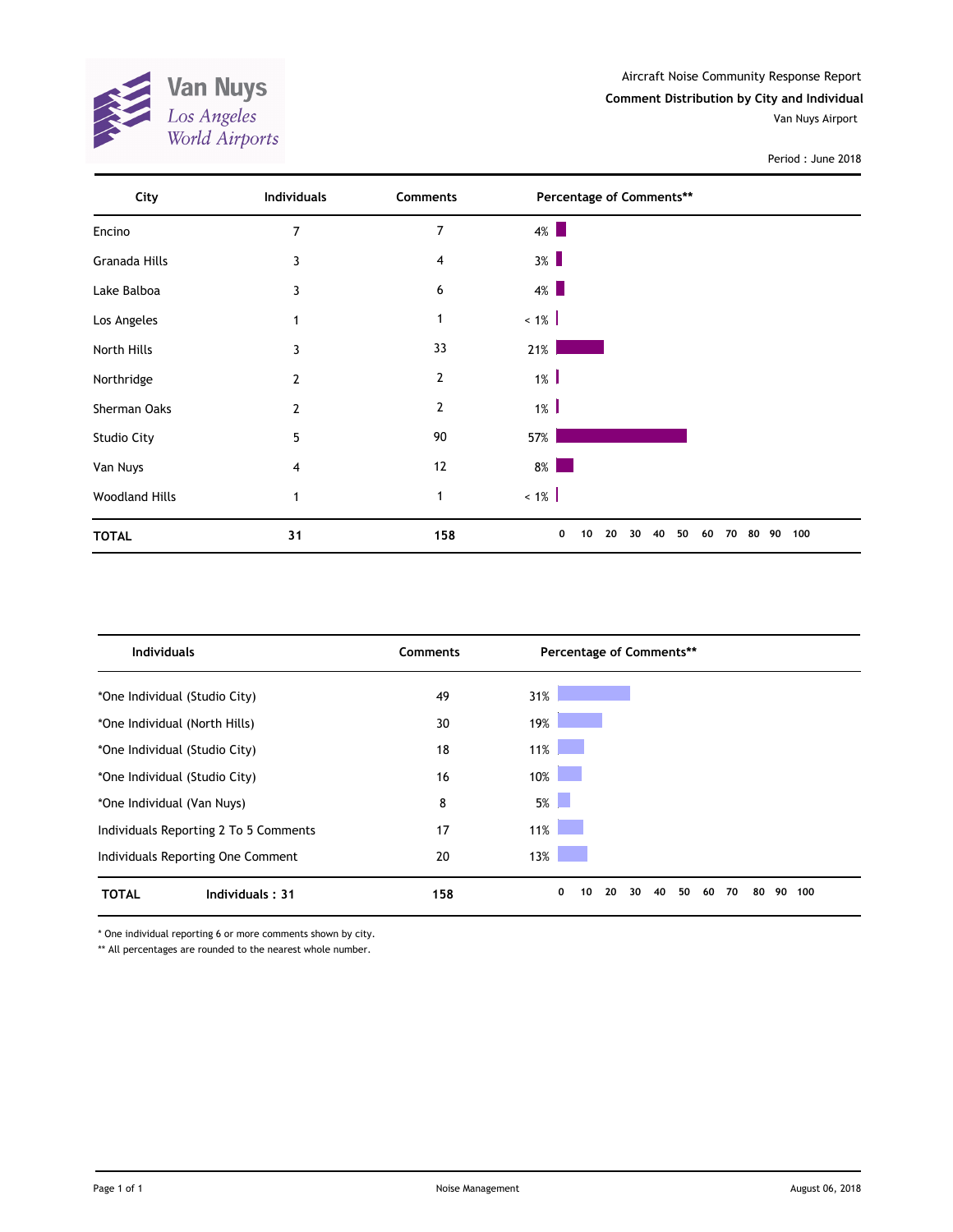

Van Nuys Airport

Period : June 2018

| Type of Disturbance*     | <b>Number of Comments</b> |
|--------------------------|---------------------------|
| Circling                 | 1                         |
| Flying over home         | 121                       |
| Frequency of flights     | 12                        |
| Late night/early morning | 13                        |
| Low flying               | 3                         |
| Unspecified              | $\overline{2}$            |
| Unusually loud           | 5                         |
| Vibration/rumbling       | 1                         |
| TOTAL                    | 158                       |



Note: \* As reported by individuals.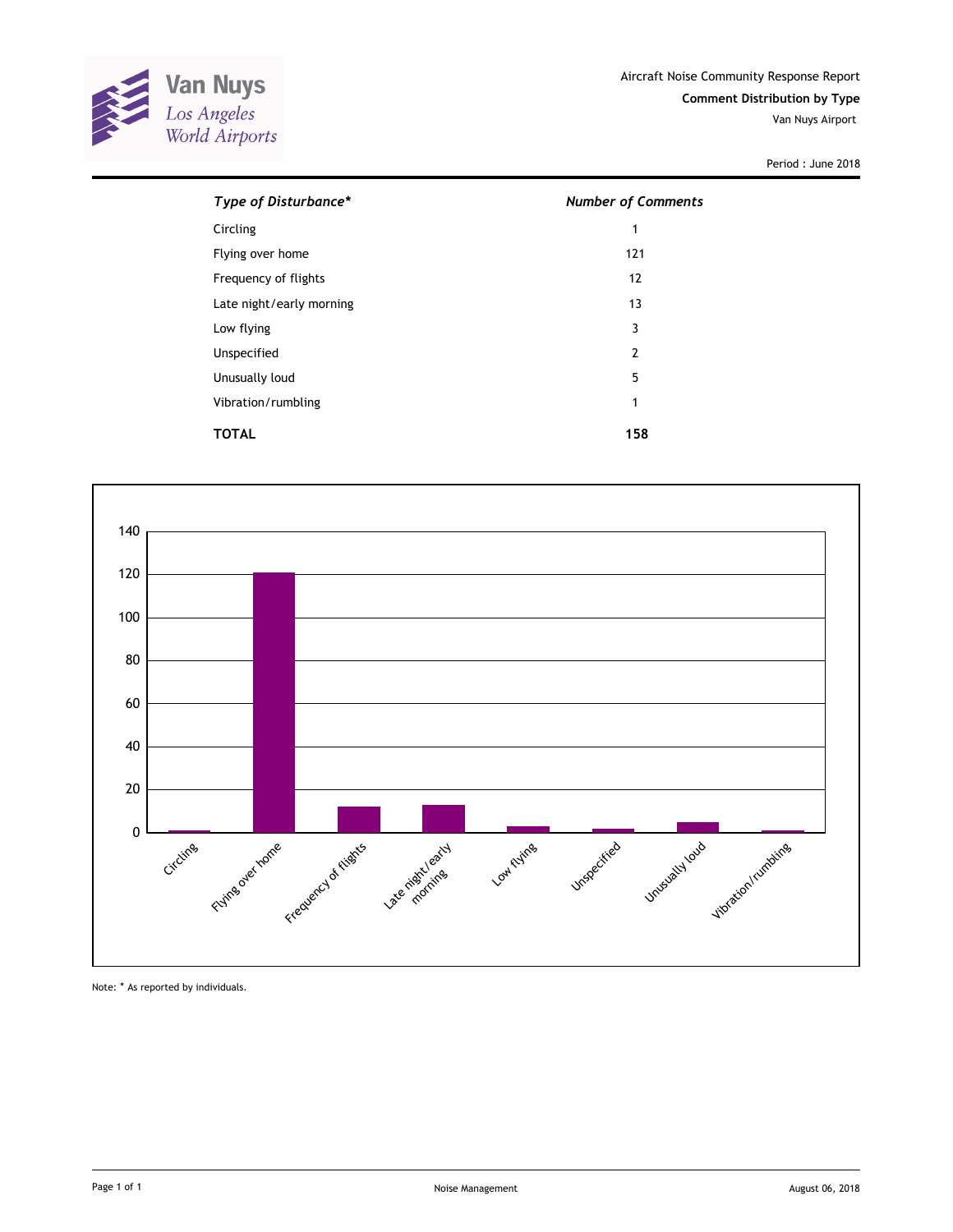

Van Nuys Airport

| Contact   | <b>Disturbance</b> |           |             |                    |                  |                                                                                                                                                                  |
|-----------|--------------------|-----------|-------------|--------------------|------------------|------------------------------------------------------------------------------------------------------------------------------------------------------------------|
| Date      | <b>Time</b>        | Date      | <b>Time</b> | City               | Disturbance**    | <b>Findings</b>                                                                                                                                                  |
| 6/02/2018 | 11:59 am           | 6/02/2018 | $11:33$ am  | <b>Studio City</b> | Flying over home | The aircraft you reported on Saturday, June 2, 2018 at 11:33, 12:28, 12:33 and 13:01,<br>respectively, were departures from Hollywood-Burbank Airport (BUR). The |
|           |                    |           |             |                    |                  | aforementioned overflights were not associated with Van Nuys Airport (VNY)                                                                                       |
|           |                    |           |             |                    |                  | operations. Please contact the BUR Hotline at (800) 441-0409 for further information                                                                             |
|           |                    |           |             |                    |                  | regarding their operations.                                                                                                                                      |
| 6/02/2018 | $9:51$ pm          | 6/02/2018 | $9:48$ pm   | <b>Studio City</b> | Flying over home | The aircraft you reported on Saturday, June 2, 2018 at 21:48 was a Global 5000 that                                                                              |
|           |                    |           |             |                    |                  | departed Van Nuys Airport (VNY). This departure was consistent with normal VNY                                                                                   |
|           |                    |           |             |                    |                  | departure operations. Many aircraft fly over or near your residence that transition to                                                                           |
|           |                    |           |             |                    |                  | and from the many airports in the Los Angeles basin and operate under the control and                                                                            |
|           |                    |           |             |                    |                  | direction of the Federal Aviation Administration (FAA) Air Traffic Controllers (ATC).                                                                            |
|           |                    |           |             |                    |                  | Additionally, please note that airports do not control aircraft in flight. The FAA has                                                                           |
|           |                    |           |             |                    |                  | ultimate authority over aircraft flight patterns and regulates virtually all aviation                                                                            |
|           |                    |           |             |                    |                  | activity. This includes takeoffs, landings, altitudes and direction of flight with the                                                                           |
|           |                    |           |             |                    |                  | major emphasis on safety. The FAA may be contacted by writing to FAA Western-Pacific                                                                             |
|           |                    |           |             |                    |                  | Region, P.O. Box 92007, Los Angeles, CA 90009 for further information. Lastly, please                                                                            |
|           |                    |           |             |                    |                  | refer to the VNY Noise Management "quick facts" for a brief list of enforcement and                                                                              |
|           |                    |           |             |                    |                  | regulatory actions VNY "can" and "cannot do," related to FAA regulations and local City                                                                          |
|           |                    |           |             |                    |                  | Ordinances. The quick facts may be found online under the "Noise Management - Quick                                                                              |
|           |                    |           |             |                    |                  | Facts" link at www.lawa.org/VNYNoise/ <http: vnynoise="" www.lawa.org=""></http:>                                                                                |
| 6/03/2018 | $10:25 \text{ pm}$ | 6/03/2018 | $10:23$ pm  | <b>Studio City</b> | Flying over home | The aircraft you reported on Sunday, June 3, 2018, Tuesday, June 5, 2018 and Monday,                                                                             |
|           |                    |           |             |                    |                  | June 11, 2018 at 22:20, 06:45 and 13:06, respectively were departures from Van Nuys                                                                              |
|           |                    |           |             |                    |                  | Airport (VNY). The aforementioned departures were consistent with normal VNY                                                                                     |
|           |                    |           |             |                    |                  | departure operations. Your residence is subject to numerous departure aircraft from                                                                              |
|           |                    |           |             |                    |                  | VNY and Hollywood-Burbank (BUR) airports. Flight patterns and altitudes for aircraft                                                                             |
|           |                    |           |             |                    |                  | are standardized and determined by FAA procedures and electronic navigational aid                                                                                |
|           |                    |           |             |                    |                  | equipment. These air routes are established to ensure flights, from various directions,                                                                          |
|           |                    |           |             |                    |                  | receive adequate separation while approaching and departing Los Angeles area                                                                                     |
|           |                    |           |             |                    |                  | airports. Additionally, please refer to the Noise Management "quick facts" for a brief                                                                           |
|           |                    |           |             |                    |                  |                                                                                                                                                                  |

Period : June 2018

Note : Investigation currently limited to a maximum of five comments per individual per month.

\* Comments exceeding monthly limit are not investigated and are not shown.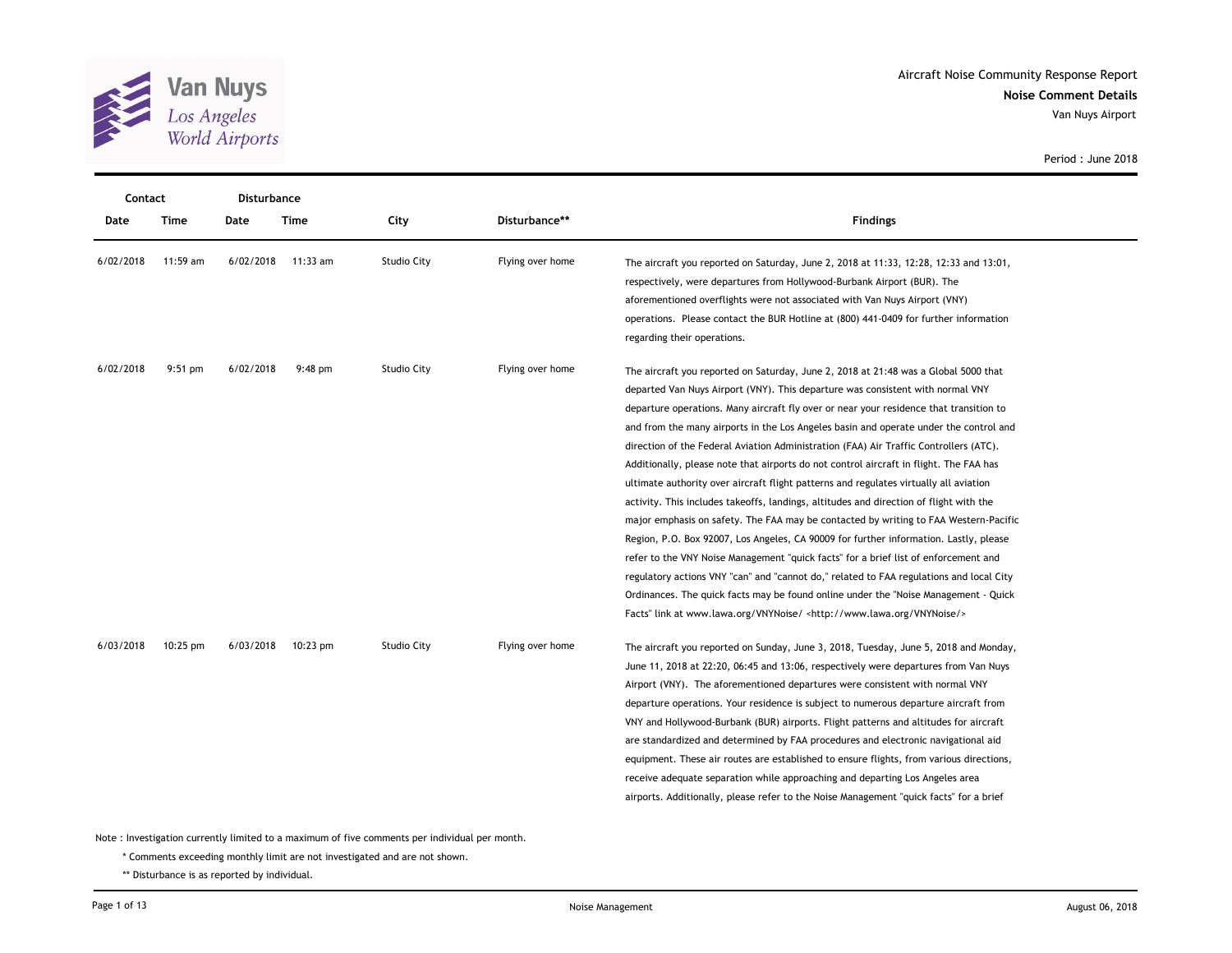| Contact                                                                                       |           | Disturbance |           |                    |                    |                                                                                                                                                                                                                                                                                                                                                                                                                                                                                                                                                                                                                                                                                                                                                                                                                                                                                                                                                                                                                                                                                                                                                                                                                                                                                                                                                                                                                                                                                                                                                                                                                                                                                         |  |  |
|-----------------------------------------------------------------------------------------------|-----------|-------------|-----------|--------------------|--------------------|-----------------------------------------------------------------------------------------------------------------------------------------------------------------------------------------------------------------------------------------------------------------------------------------------------------------------------------------------------------------------------------------------------------------------------------------------------------------------------------------------------------------------------------------------------------------------------------------------------------------------------------------------------------------------------------------------------------------------------------------------------------------------------------------------------------------------------------------------------------------------------------------------------------------------------------------------------------------------------------------------------------------------------------------------------------------------------------------------------------------------------------------------------------------------------------------------------------------------------------------------------------------------------------------------------------------------------------------------------------------------------------------------------------------------------------------------------------------------------------------------------------------------------------------------------------------------------------------------------------------------------------------------------------------------------------------|--|--|
| Date                                                                                          | Time      | Date        | Time      | City               | Disturbance        | <b>Findings</b>                                                                                                                                                                                                                                                                                                                                                                                                                                                                                                                                                                                                                                                                                                                                                                                                                                                                                                                                                                                                                                                                                                                                                                                                                                                                                                                                                                                                                                                                                                                                                                                                                                                                         |  |  |
|                                                                                               |           |             |           |                    |                    | list of enforcement and regulatory actions VNY "can" and "cannot do," related to FAA<br>regulations and local City Ordinances. The quick facts may be found online under the<br>"Noise Management - Quick Facts" link at www.lawa.org/VNYNoise/<br><http: vnynoise="" www.lawa.org=""></http:> . Lastly, please note that airports do not have<br>jurisdiction on aircraft in flight. The FAA has ultimate authority over aircraft flight<br>patterns and regulates virtually all aviation activity. This includes takeoffs, landings,<br>altitudes and direction of flight with the major emphasis on safety. Please contact the<br>FAA at FAA Western-Pacific Region, P.O. Box 92007, Los Angeles, CA 90009 for more<br>information regarding aviation issues.                                                                                                                                                                                                                                                                                                                                                                                                                                                                                                                                                                                                                                                                                                                                                                                                                                                                                                                        |  |  |
| 6/04/2018                                                                                     | $4:12$ am | 6/04/2018   | $4:11$ am | <b>Studio City</b> | Flying over home   | The aircraft you reported on Monday, June 4, 2018 and Tuesday, June 26, 2018 at<br>04:11 and 22:44 respectively, were departures from Van Nuys Airport (VNY). The<br>aforementioned departures were consistent with normal VNY departure operations.<br>Many aircraft fly over or near your residence that transition to and from the many<br>airports in the Los Angeles basin. There are many aircraft operations, both fixed-wing<br>and helicopters, that are operated by various law enforcement agencies, fire<br>departments, Medevac, media, corporate entities and private citizens. Aircraft fly<br>under the control and direction of the Federal Aviation Administration (FAA) Air Traffic<br>Controllers (ATC). Some aircraft fly under Visual Flight Rules (VFR) and must adhere to<br>FAA rules and regulations that govern such activities. Additionally, please note that<br>airports do not control aircraft in flight. The FAA has ultimate authority over aircraft<br>flight patterns and regulates virtually all aviation activity. This includes takeoffs,<br>landings, altitudes and direction of flight with the major emphasis on safety. The FAA<br>may be contacted by writing to FAA Western-Pacific Region, P.O. Box 92007, Los<br>Angeles, CA 90009 for further information. Lastly, please refer to the VNY Noise<br>Management "quick facts" for a brief list of enforcement and regulatory actions VNY<br>"can" and "cannot do," related to FAA regulations and local City Ordinances. The quick<br>facts may be found online under the "Noise Management - Quick Facts" link at<br>www.lawa.org/VNYNoise/ <http: vnynoise="" www.lawa.org=""></http:> |  |  |
| 6/04/2018                                                                                     | $5:38$ pm | 6/04/2018   | $5:30$ pm | Encino             | Vibration/rumbling | The aircraft you reported on Monday, June 4, 2018 at 04:11 and 17:30 respectively,<br>were departures from Van Nuys Airport (VNY). The aforementioned departures were<br>consistent with normal VNY departure operations. Many aircraft fly over or near your<br>residence that transition to and from the many airports in the Los Angeles basin. There<br>are many aircraft operations, both fixed-wing and helicopters, that are operated by<br>various law enforcement agencies, fire departments, Medevac, media, corporate                                                                                                                                                                                                                                                                                                                                                                                                                                                                                                                                                                                                                                                                                                                                                                                                                                                                                                                                                                                                                                                                                                                                                        |  |  |
| Note: Investigation currently limited to a maximum of five comments per individual per month. |           |             |           |                    |                    |                                                                                                                                                                                                                                                                                                                                                                                                                                                                                                                                                                                                                                                                                                                                                                                                                                                                                                                                                                                                                                                                                                                                                                                                                                                                                                                                                                                                                                                                                                                                                                                                                                                                                         |  |  |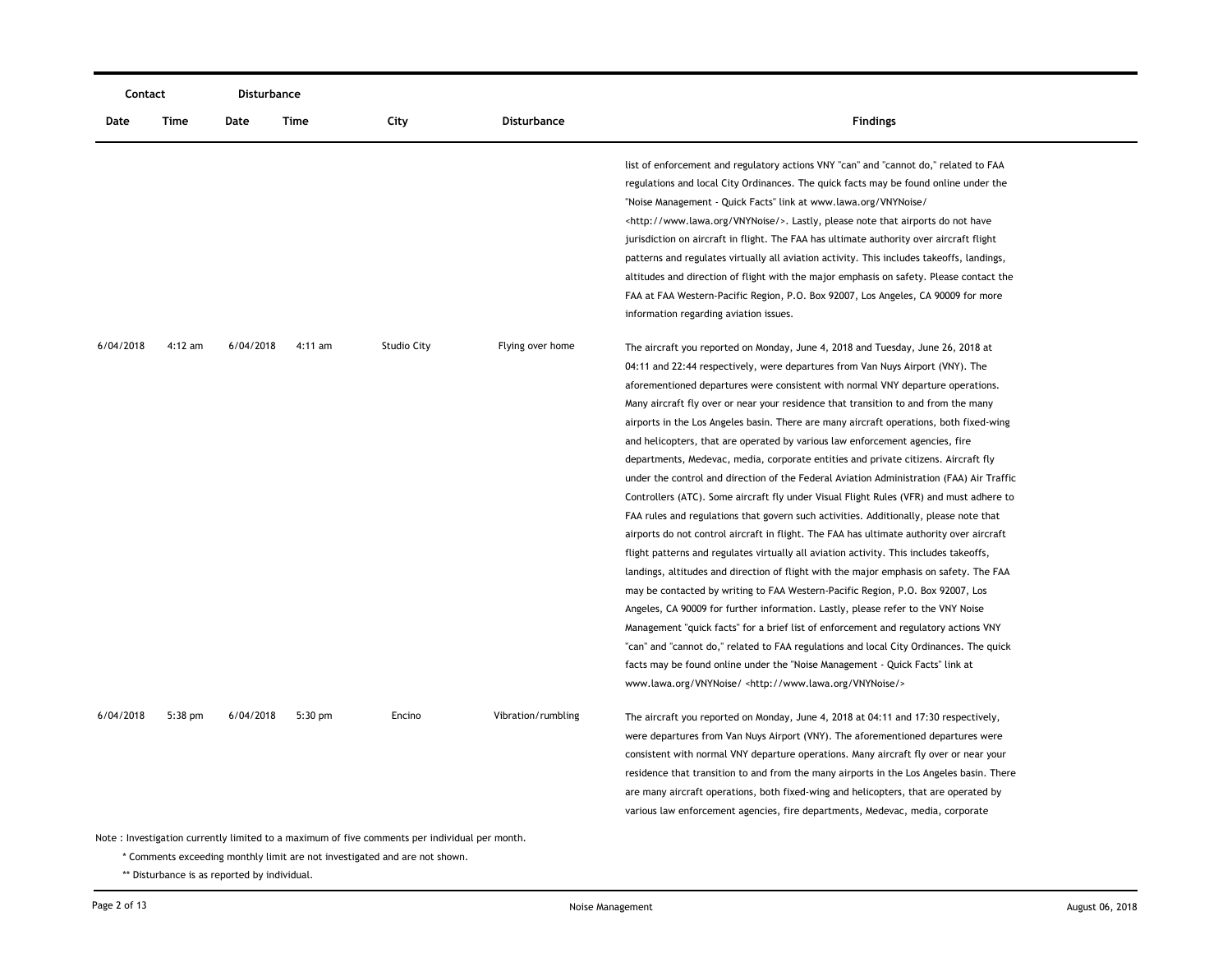|           | Contact<br><b>Disturbance</b> |           |         |        |                    |                                                                                             |
|-----------|-------------------------------|-----------|---------|--------|--------------------|---------------------------------------------------------------------------------------------|
| Date      | Time                          | Date      | Time    | City   | <b>Disturbance</b> | <b>Findings</b>                                                                             |
|           |                               |           |         |        |                    | entities and private citizens. Also, the volume of jet operations at VNY has been           |
|           |                               |           |         |        |                    | increasing slightly with the improving economy since reaching a low in 2009, so             |
|           |                               |           |         |        |                    | compared to the past few years there may be more frequent jet departures and                |
|           |                               |           |         |        |                    | arrivals that you are noticing at night and in the early morning hours. Additionally,       |
|           |                               |           |         |        |                    | please note that airports do not control aircraft in flight. The FAA has ultimate           |
|           |                               |           |         |        |                    | authority over aircraft flight patterns and regulates virtually all aviation activity. This |
|           |                               |           |         |        |                    | includes takeoffs, landings, altitudes and direction of flight with the major emphasis on   |
|           |                               |           |         |        |                    | safety. The FAA may be contacted by writing to FAA Western-Pacific Region, P.O. Box         |
|           |                               |           |         |        |                    | 92007, Los Angeles, CA 90009 for further information. Lastly, please refer to the VNY       |
|           |                               |           |         |        |                    | Noise Management "quick facts" for a brief list of enforcement and regulatory actions       |
|           |                               |           |         |        |                    | VNY "can" and "cannot do," related to FAA regulations and local City Ordinances. The        |
|           |                               |           |         |        |                    | quick facts may be found online under the "Noise Management - Quick Facts" link at          |
|           |                               |           |         |        |                    | www.lawa.org/VNYNoise/ <http: vnynoise="" www.lawa.org=""></http:>                          |
| 6/06/2018 | $4:41$ pm                     | 6/06/2018 | 4:41 pm | Encino | Unspecified        | The general complaint or concern that you referred to on Wednesday, June 6, 2018            |
|           |                               |           |         |        |                    | regarding the frequency of aircraft activity that you hear is attributed to the             |
|           |                               |           |         |        |                    | proximity (2.45 miles) of your residence to Van Nuys Airport (VNY). In addition, the        |
|           |                               |           |         |        |                    | volume jet operations at VNY has been increasing slightly with the improving economy        |
|           |                               |           |         |        |                    | since reaching a low in 2009, so compared to the past few years there may be more           |
|           |                               |           |         |        |                    | frequent jet departures and arrivals during the evening hours as you have observed.         |
|           |                               |           |         |        |                    | Additionally, Local weather and atmospheric conditions can have an effect on the            |
|           |                               |           |         |        |                    | aircraft noise that reaches the adjacent communities. Under poor weather conditions,        |
|           |                               |           |         |        |                    | departure back-blast and arrival reverse-thrust noise can sometimes travel further          |
|           |                               |           |         |        |                    | since the sounds associated with aircraft operations are amplified. Please note that        |
|           |                               |           |         |        |                    | airports do not control aircraft in flight. The FAA has ultimate authority over aircraft    |
|           |                               |           |         |        |                    | flight patterns and regulates virtually all aviation activity. This includes takeoffs,      |
|           |                               |           |         |        |                    | landings, altitudes and direction of flight with the major emphasis on safety. The FAA      |
|           |                               |           |         |        |                    | may be contacted by writing to FAA Western-Pacific Region, P.O. Box 92007, Los              |
|           |                               |           |         |        |                    | Angeles, CA 90009 for further information. Lastly, please refer to the VNY Noise            |
|           |                               |           |         |        |                    | Management "quick facts" for a brief list of enforcement and regulatory actions VNY         |
|           |                               |           |         |        |                    | "can" and "cannot do," related to FAA regulations and local City Ordinances. The quick      |
|           |                               |           |         |        |                    | facts may be found online under the "Noise Management - Quick Facts" link at                |
|           |                               |           |         |        |                    | www.lawa.org/VNYNoise/ <http: vnynoise="" www.lawa.org=""></http:>                          |
|           |                               |           |         |        |                    |                                                                                             |

\* Comments exceeding monthly limit are not investigated and are not shown.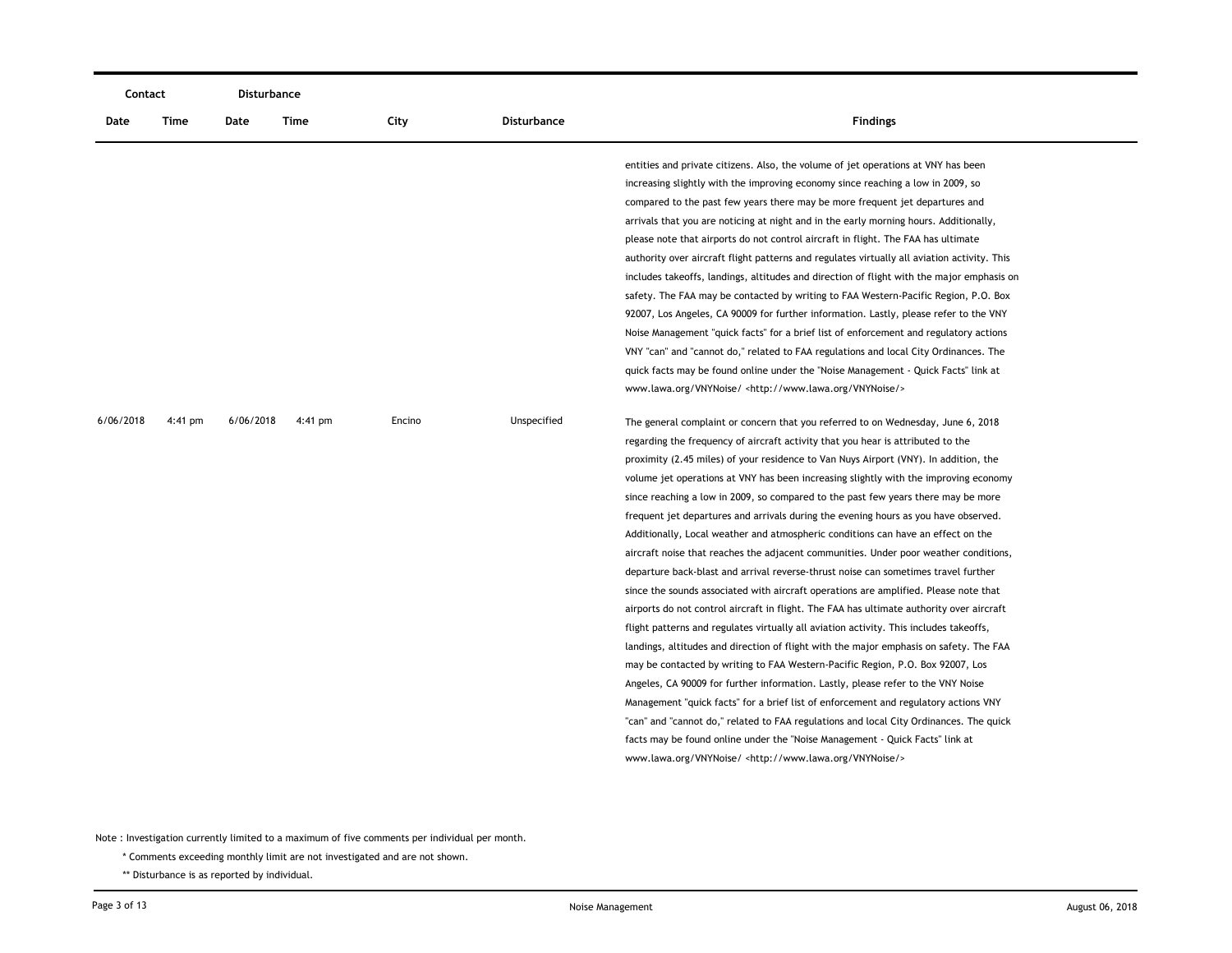| Contact   |           | Disturbance |           |             |                          |                                                                                                                                                                                                                                                                                                                                                                                                                                                                                                                                                                                                                                                                                                                                                                                                                                                                                                                                                                                                                                                                                                                                                                                                                                                                                                                                                                                                                                                                                                                                                                                                                                                                                                                                                                                                                                                                                                                                               |
|-----------|-----------|-------------|-----------|-------------|--------------------------|-----------------------------------------------------------------------------------------------------------------------------------------------------------------------------------------------------------------------------------------------------------------------------------------------------------------------------------------------------------------------------------------------------------------------------------------------------------------------------------------------------------------------------------------------------------------------------------------------------------------------------------------------------------------------------------------------------------------------------------------------------------------------------------------------------------------------------------------------------------------------------------------------------------------------------------------------------------------------------------------------------------------------------------------------------------------------------------------------------------------------------------------------------------------------------------------------------------------------------------------------------------------------------------------------------------------------------------------------------------------------------------------------------------------------------------------------------------------------------------------------------------------------------------------------------------------------------------------------------------------------------------------------------------------------------------------------------------------------------------------------------------------------------------------------------------------------------------------------------------------------------------------------------------------------------------------------|
| Date      | Time      | Date        | Time      | City        | <b>Disturbance</b>       | <b>Findings</b>                                                                                                                                                                                                                                                                                                                                                                                                                                                                                                                                                                                                                                                                                                                                                                                                                                                                                                                                                                                                                                                                                                                                                                                                                                                                                                                                                                                                                                                                                                                                                                                                                                                                                                                                                                                                                                                                                                                               |
| 6/06/2018 | 8:20 pm   | 6/03/2018   | $2:03$ pm | North Hills | Frequency of flights     | The aircraft you reported on Sunday, June 3, 2018 at 14:03 was a Gulfstream G-IV that<br>arrived to Van Nuys Airport (VNY) under the control and direction of Federal Aviation<br>Administration (FAA) SoCal Air Traffic Controllers (ATC). This arrival was consistent with<br>normal VNY arrival procedures. Your residence is located near the standard arrival<br>route for runways 16R and 16L and is subject to numerous arrival aircraft on final<br>approach for landing. In addition, the volume jet operations at VNY has been<br>increasing slightly with the improving economy since reaching a low in 2009, so<br>compared to the past few years there may be more frequent jet departures and<br>arrivals flying near your residence. Please note that flight patterns and altitudes for<br>aircraft are standardized and determined by FAA procedures and electronic<br>navigational aid equipment. These air routes are established to ensure flights, from<br>various directions, receive adequate separation while approaching and departing Los<br>Angeles area airports. Additionally, please refer to the Noise Management "quick facts"<br>for a brief list of enforcement and regulatory actions VNY "can" and "cannot do,"<br>related to FAA regulations and local City Ordinances. The quick facts may be found<br>online under the "Noise Management - Quick Facts" link at www.lawa.org/VNYNoise/<br><http: vnynoise="" www.lawa.org=""></http:> . Lastly, please note that airports do not have<br>jurisdiction on aircraft in flight. The FAA has ultimate authority over aircraft flight<br>patterns and regulates virtually all aviation activity. This includes takeoffs, landings,<br>altitudes and direction of flight with the major emphasis on safety. Please contact the<br>FAA at FAA Western-Pacific Region, P.O. Box 92007, Los Angeles, CA 90009 for more<br>information regarding aviation issues. |
| 6/07/2018 | $8:18$ am | 6/07/2018   | 5:35 am   | Encino      | Late night/early morning | The volume of jet operations at VNY has been increasing slightly with the improving<br>economy since reaching a low in 2009, so compared to the past few years there may be<br>more frequent jet departures and arrivals that you are noticing at night and in the<br>early morning hours. Please note that airports do not have jurisdiction over aircraft in<br>flight, how frequently or where the Federal Aviation Administration (FAA) SoCal Air<br>Traffic Control (ATC) may sequence aircraft. The FAA has ultimate authority over<br>aircraft flight patterns and regulates virtually all aviation activity. Lastly, please refer<br>to the VNY Noise Management "quick facts" for a brief list of enforcement and<br>regulatory actions VNY "can" and "cannot do," related to FAA regulations and local City<br>Ordinances. The quick facts may be found online under the "Noise Management - Quick<br>Facts" link at www.lawa.org/VNYNoise/. Please contact the FAA by writing to FAA<br>Western-Pacific Region, P.O. Box 92007, Los Angeles, CA 90009 for further information                                                                                                                                                                                                                                                                                                                                                                                                                                                                                                                                                                                                                                                                                                                                                                                                                                                      |

\* Comments exceeding monthly limit are not investigated and are not shown.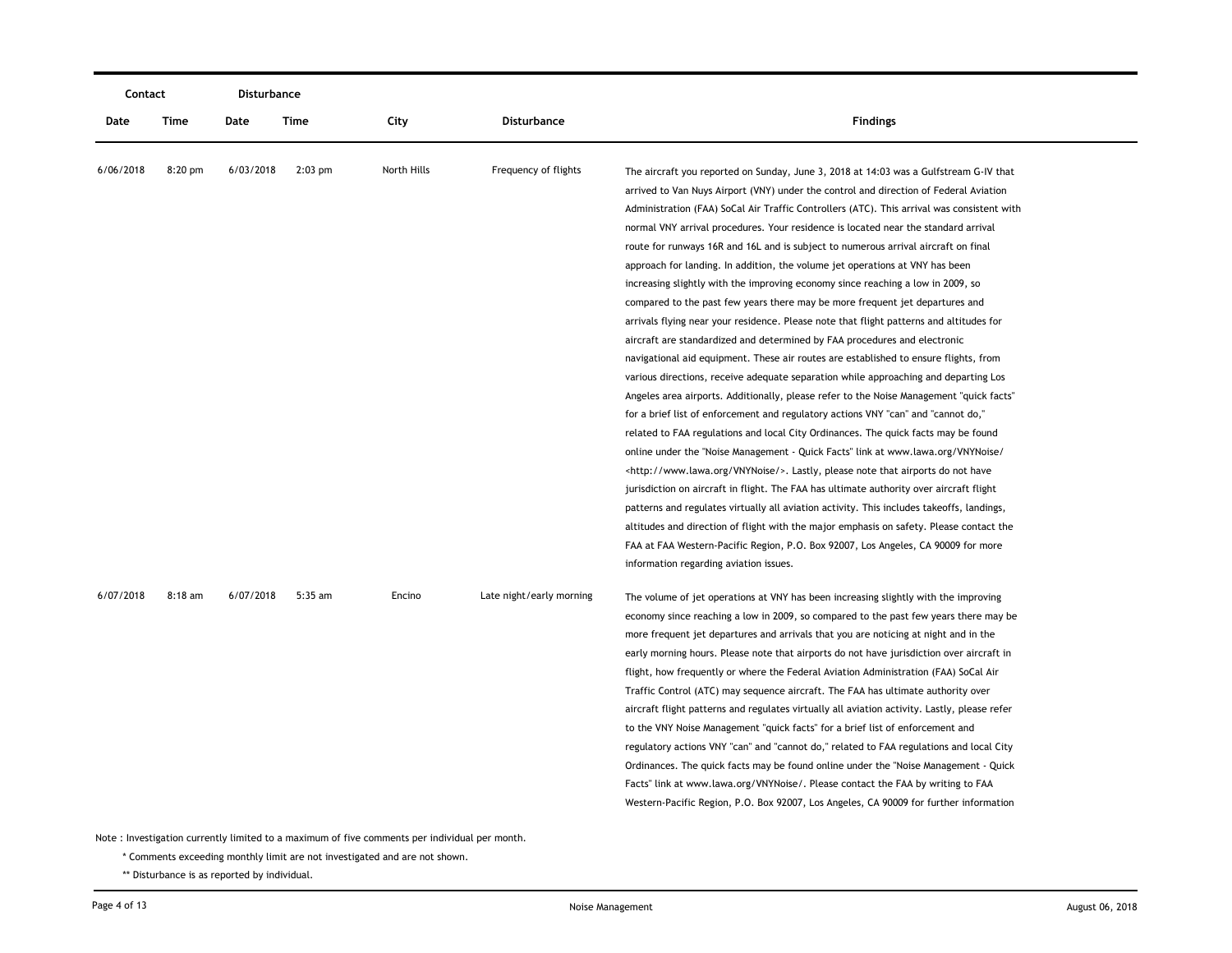| Contact   |            | Disturbance |           |                                                                                               |                          |                                                                                             |
|-----------|------------|-------------|-----------|-----------------------------------------------------------------------------------------------|--------------------------|---------------------------------------------------------------------------------------------|
| Date      | Time       | Date        | Time      | City                                                                                          | Disturbance              | <b>Findings</b>                                                                             |
|           |            |             |           |                                                                                               |                          | regarding aviation matters.                                                                 |
| 6/07/2018 | $8:45$ pm  | 6/07/2018   | $8:45$ pm | Lake Balboa                                                                                   | Flying over home         | The Los Angeles Police Department Air Support Division (LAPD ASD) which was                 |
|           |            |             |           |                                                                                               |                          | conducting official LAPD business operated the helicopter you reported on Thursday,         |
|           |            |             |           |                                                                                               |                          | June 7, 2018 at 20:45. The LAPD ASD routinely patrols and supports police ground units      |
|           |            |             |           |                                                                                               |                          | in the many neighborhoods located within the City of Los Angeles. It is not uncommon        |
|           |            |             |           |                                                                                               |                          | to have multiple fly-overs of an area during a relatively short period. This helicopter     |
|           |            |             |           |                                                                                               |                          | overflight was not associated with Van Nuys Airport (VNY) operations.                       |
| 6/07/2018 | $9:06$ pm  | 6/07/2018   | $8:50$ pm | Granada Hills                                                                                 | Flying over home         | The aircraft you reported on Thursday, June 7, 2018 at 20:50 was a Cessna Citation          |
|           |            |             |           |                                                                                               |                          | C750 that arrived to Van Nuys Airport (VNY) under the control and direction of Federal      |
|           |            |             |           |                                                                                               |                          | Aviation Administration (FAA) SoCal Air Traffic Controllers (ATC). This arrival was         |
|           |            |             |           |                                                                                               |                          | consistent with normal VNY arrival procedures. Your residence is located near the           |
|           |            |             |           |                                                                                               |                          | standard arrival route for runways 16R and 16L and is subject to numerous arrival           |
|           |            |             |           |                                                                                               |                          | aircraft on final approach for landing. While most aircraft arrive east of your             |
|           |            |             |           |                                                                                               |                          | residence, it is not uncommon for FAA ATC to direct an aircraft to the west of your         |
|           |            |             |           |                                                                                               |                          | residence on approach to the airport. Additionally, please refer to the Noise               |
|           |            |             |           |                                                                                               |                          | Management "quick facts" for a brief list of enforcement and regulatory actions VNY         |
|           |            |             |           |                                                                                               |                          | "can" and "cannot do," related to FAA regulations and local City Ordinances. The quick      |
|           |            |             |           |                                                                                               |                          | facts may be found online under the "Noise Management - Quick Facts" link at                |
|           |            |             |           |                                                                                               |                          | www.lawa.org/VNYNoise/ <http: vnynoise="" www.lawa.org=""></http:> . Lastly, please note    |
|           |            |             |           |                                                                                               |                          | that airports do not have jurisdiction on aircraft in flight. The FAA has ultimate          |
|           |            |             |           |                                                                                               |                          | authority over aircraft flight patterns and regulates virtually all aviation activity. This |
|           |            |             |           |                                                                                               |                          | includes takeoffs, landings, altitudes and direction of flight with the major emphasis on   |
|           |            |             |           |                                                                                               |                          | safety. Please contact the FAA at FAA Western-Pacific Region, P.O. Box 92007, Los           |
|           |            |             |           |                                                                                               |                          | Angeles, CA 90009 for more information regarding aviation issues.                           |
| 6/09/2018 | $10:55$ pm | 6/09/2018   | 10:52 pm  | Encino                                                                                        | Late night/early morning | The volume of jet operations at VNY has been increasing slightly with the improving         |
|           |            |             |           |                                                                                               |                          | economy since reaching a low in 2009, so compared to the past few years there may be        |
|           |            |             |           |                                                                                               |                          | more frequent jet departures and arrivals that you are noticing at night and in the         |
|           |            |             |           |                                                                                               |                          | early morning hours. Additionally, please note that airports do not have jurisdiction       |
|           |            |             |           |                                                                                               |                          | over aircraft in flight, how frequently or where the Federal Aviation Administration        |
|           |            |             |           |                                                                                               |                          | (FAA) SoCal Air Traffic Control (ATC) may sequence aircraft. The FAA has ultimate           |
|           |            |             |           |                                                                                               |                          | authority over aircraft flight patterns and regulates virtually all aviation activity.      |
|           |            |             |           |                                                                                               |                          | Lastly, please refer to the VNY Noise Management "quick facts" for a brief list of          |
|           |            |             |           |                                                                                               |                          | enforcement and regulatory actions VNY "can" and "cannot do," related to FAA                |
|           |            |             |           | Note: Investigation currently limited to a maximum of five comments per individual per month. |                          |                                                                                             |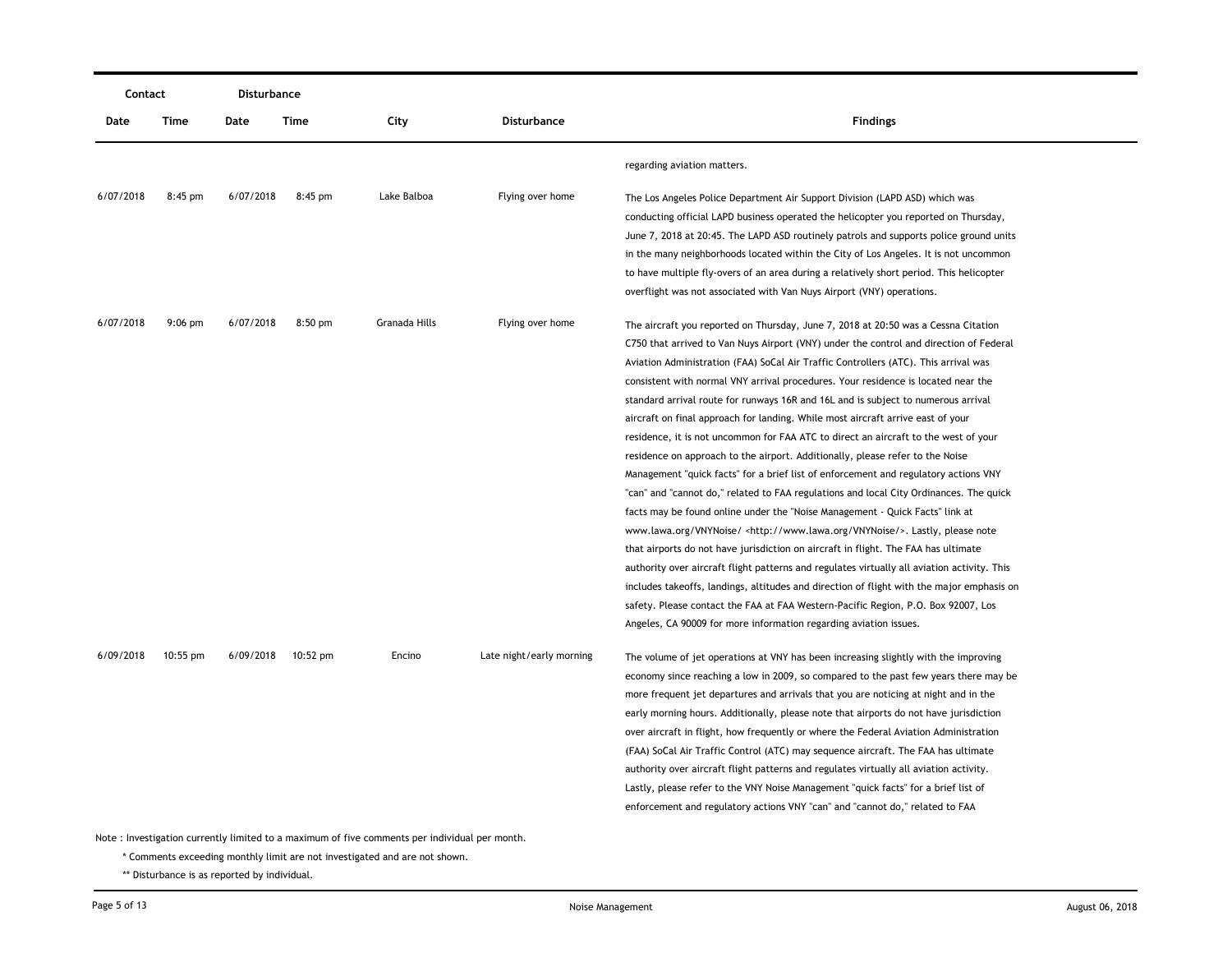|           | Contact   |           | Disturbance |                    |                  |                                                                                                                                                                                                                                                                                                                                                                                                                                                                                                                                                                                                                                                                                                                                                                                                                                                                                                                                                                                                                                                                                                                                                                                                                                                                                                                                                                                                                                                                                                                                                                                       |
|-----------|-----------|-----------|-------------|--------------------|------------------|---------------------------------------------------------------------------------------------------------------------------------------------------------------------------------------------------------------------------------------------------------------------------------------------------------------------------------------------------------------------------------------------------------------------------------------------------------------------------------------------------------------------------------------------------------------------------------------------------------------------------------------------------------------------------------------------------------------------------------------------------------------------------------------------------------------------------------------------------------------------------------------------------------------------------------------------------------------------------------------------------------------------------------------------------------------------------------------------------------------------------------------------------------------------------------------------------------------------------------------------------------------------------------------------------------------------------------------------------------------------------------------------------------------------------------------------------------------------------------------------------------------------------------------------------------------------------------------|
| Date      | Time      | Date      | Time        | City               | Disturbance      | <b>Findings</b>                                                                                                                                                                                                                                                                                                                                                                                                                                                                                                                                                                                                                                                                                                                                                                                                                                                                                                                                                                                                                                                                                                                                                                                                                                                                                                                                                                                                                                                                                                                                                                       |
|           |           |           |             |                    |                  | regulations and local City Ordinances. The quick facts may be found online under the<br>"Noise Management - Quick Facts" link at www.lawa.org/VNYNoise/. Please contact<br>the FAA by writing to FAA Western-Pacific Region, P.O. Box 92007, Los Angeles, CA<br>90009 for further information regarding aviation matters.                                                                                                                                                                                                                                                                                                                                                                                                                                                                                                                                                                                                                                                                                                                                                                                                                                                                                                                                                                                                                                                                                                                                                                                                                                                             |
| 6/10/2018 | 11:55 am  | 6/10/2018 | 11:50 am    | Encino             | Low flying       | The aircraft you reported on Sunday, June 10, 2018 at 11:50 was an Embraer Legacy<br>450 that arrived to Van Nuys Airport (VNY) under the direction and control of the<br>Federal Aviation Administration (FAA) Air Traffic Controllers (ATC). At the time,<br>Northerly Operations were in effect at VNY due to northerly wind conditions.<br>Whenever northerly winds occur, all aircraft arrivals and departures are directed to<br>head north into the wind due to aircraft safety requirements, and to maximize aircraft<br>performance. Our investigation further shows that the arrival of this aircraft was<br>consistent with normal VNY Northerly Arrival Operations and complied with all City of<br>Los Angeles and Federal regulations/laws. Additionally, please note that airports do not<br>control aircraft in flight. The FAA has ultimate authority over aircraft flight patterns<br>and regulates virtually all aviation activity. This includes takeoffs, landings, altitudes<br>and direction of flight with the major emphasis on safety. The FAA may be contacted by<br>writing to FAA Western-Pacific Region, P.O. Box 92007, Los Angeles, CA 90009 for<br>further information. Lastly, please refer to the VNY Noise Management "quick facts"<br>for a brief list of enforcement and regulatory actions VNY "can" and "cannot do,"<br>related to FAA regulations and local City Ordinances. The quick facts may be found<br>online under the "Noise Management - Quick Facts" link at www.lawa.org/VNYNoise/<br><http: vnynoise="" www.lawa.org=""></http:> |
| 6/11/2018 | $5:15$ pm | 6/09/2018 | 10:29 am    | <b>Studio City</b> | Flying over home | The aircraft you reported on Saturday, June 9, 2018, Sunday, June 10, 2018, Tuesday,<br>June 12, 2018, and Saturday, June 16, 2018 at 10:29, 12:49, 07:04, and 20:04,<br>respectively were departures from Van Nuys Airport (VNY). The aforementioned<br>departures were consistent with normal VNY departure operations. Your residence is<br>subject to numerous departure aircraft from VNY and Hollywood-Burbank (BUR)<br>airports. Flight patterns and altitudes for aircraft are standardized and determined by<br>FAA procedures and electronic navigational aid equipment. These air routes are<br>established to ensure flights, from various directions, receive adequate separation<br>while approaching and departing Los Angeles area airports. Additionally, please refer to<br>the Noise Management "quick facts" for a brief list of enforcement and regulatory<br>actions VNY "can" and "cannot do," related to FAA regulations and local City<br>Ordinances. The quick facts may be found online under the "Noise Management - Quick                                                                                                                                                                                                                                                                                                                                                                                                                                                                                                                                |

\* Comments exceeding monthly limit are not investigated and are not shown.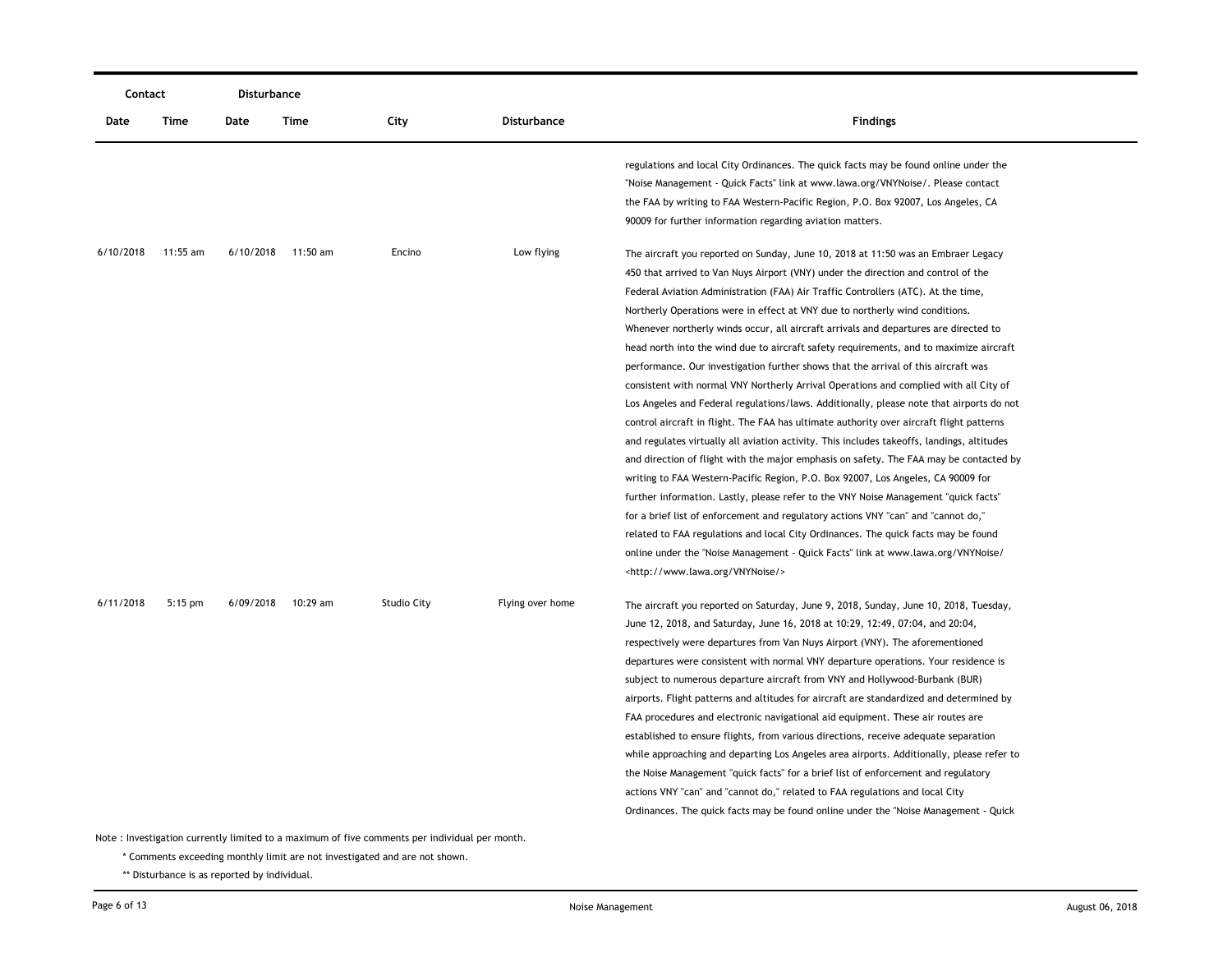| Contact   |           | <b>Disturbance</b> |           |                                                                                                           |                    |                                                                                                                                                                                                                                                                                                                                                                                                                                                                                                                                                                                                                                                                                                                                                                                                                                                                                                                                                                                                                                                                                                                                                                                                                                                                                                                                                                                                                                                                                                                                                                                                                                  |
|-----------|-----------|--------------------|-----------|-----------------------------------------------------------------------------------------------------------|--------------------|----------------------------------------------------------------------------------------------------------------------------------------------------------------------------------------------------------------------------------------------------------------------------------------------------------------------------------------------------------------------------------------------------------------------------------------------------------------------------------------------------------------------------------------------------------------------------------------------------------------------------------------------------------------------------------------------------------------------------------------------------------------------------------------------------------------------------------------------------------------------------------------------------------------------------------------------------------------------------------------------------------------------------------------------------------------------------------------------------------------------------------------------------------------------------------------------------------------------------------------------------------------------------------------------------------------------------------------------------------------------------------------------------------------------------------------------------------------------------------------------------------------------------------------------------------------------------------------------------------------------------------|
| Date      | Time      | Date               | Time      | City                                                                                                      | <b>Disturbance</b> | <b>Findings</b>                                                                                                                                                                                                                                                                                                                                                                                                                                                                                                                                                                                                                                                                                                                                                                                                                                                                                                                                                                                                                                                                                                                                                                                                                                                                                                                                                                                                                                                                                                                                                                                                                  |
|           |           |                    |           |                                                                                                           |                    | Facts" link at www.lawa.org/VNYNoise/ <http: vnynoise="" www.lawa.org=""></http:> . Lastly,<br>please note that airports do not have jurisdiction on aircraft in flight. The FAA has<br>ultimate authority over aircraft flight patterns and regulates virtually all aviation<br>activity. This includes takeoffs, landings, altitudes and direction of flight with the<br>major emphasis on safety. Please contact the FAA at FAA Western-Pacific Region, P.O.<br>Box 92007, Los Angeles, CA 90009 for more information regarding aviation issues.                                                                                                                                                                                                                                                                                                                                                                                                                                                                                                                                                                                                                                                                                                                                                                                                                                                                                                                                                                                                                                                                              |
| 6/11/2018 | $5:16$ pm | 6/10/2018          | $1:26$ am | <b>Studio City</b>                                                                                        | Flying over home   | The aircraft you reported on Sunday, June 10, 2018 at 01:26 was a Global Express that<br>departed Van Nuys Airport (VNY). This departure was consistent with normal VNY<br>departure operations. Many aircraft fly over or near your residence that transition to<br>and from the many airports in the Los Angeles basin. There are many aircraft<br>operations, both fixed-wing and helicopters, that are operated by various law<br>enforcement agencies, fire departments, Medevac, media, corporate entities and<br>private citizens. Aircraft fly under the control and direction of the Federal Aviation<br>Administration (FAA) Air Traffic Controllers (ATC). Some aircraft fly under Visual Flight<br>Rules (VFR) and must adhere to FAA rules and regulations that govern such activities.<br>Additionally, please note that airports do not control aircraft in flight. The FAA has<br>ultimate authority over aircraft flight patterns and regulates virtually all aviation<br>activity. This includes takeoffs, landings, altitudes and direction of flight with the<br>major emphasis on safety. The FAA may be contacted by writing to FAA Western-Pacific<br>Region, P.O. Box 92007, Los Angeles, CA 90009 for further information. Lastly, please<br>refer to the VNY Noise Management "quick facts" for a brief list of enforcement and<br>regulatory actions VNY "can" and "cannot do," related to FAA regulations and local City<br>Ordinances. The quick facts may be found online under the "Noise Management - Quick<br>Facts" link at www.lawa.org/VNYNoise/ <http: vnynoise="" www.lawa.org=""></http:> |
| 6/12/2018 | 1:04 am   | 6/12/2018          | $1:00$ am | Van Nuys<br>Note: Investigation currently limited to a maximum of five comments per individual per month. | Unusually loud     | The Los Angeles Police Department Air Support Division (LAPD ASD) which was<br>conducting official LAPD business operated the helicopter you reported on Tuesday,<br>June 12, 2018 at 01:01. The LAPD ASD routinely patrols and supports police ground<br>units in the many neighborhoods located within the City of Los Angeles. It is not<br>uncommon to have multiple fly-overs of an area during a relatively short period. Note<br>that while we are able to provide you the information, this helicopter overflight did not<br>originate from Van Nuys Airport (VNY). Additionally, please note that airports do not<br>control aircraft in flight. The FAA has ultimate authority over aircraft flight patterns<br>and regulates virtually all aviation activity. This includes takeoffs, landings, altitudes<br>and direction of flight with the major emphasis on safety. The FAA may be contacted by                                                                                                                                                                                                                                                                                                                                                                                                                                                                                                                                                                                                                                                                                                                   |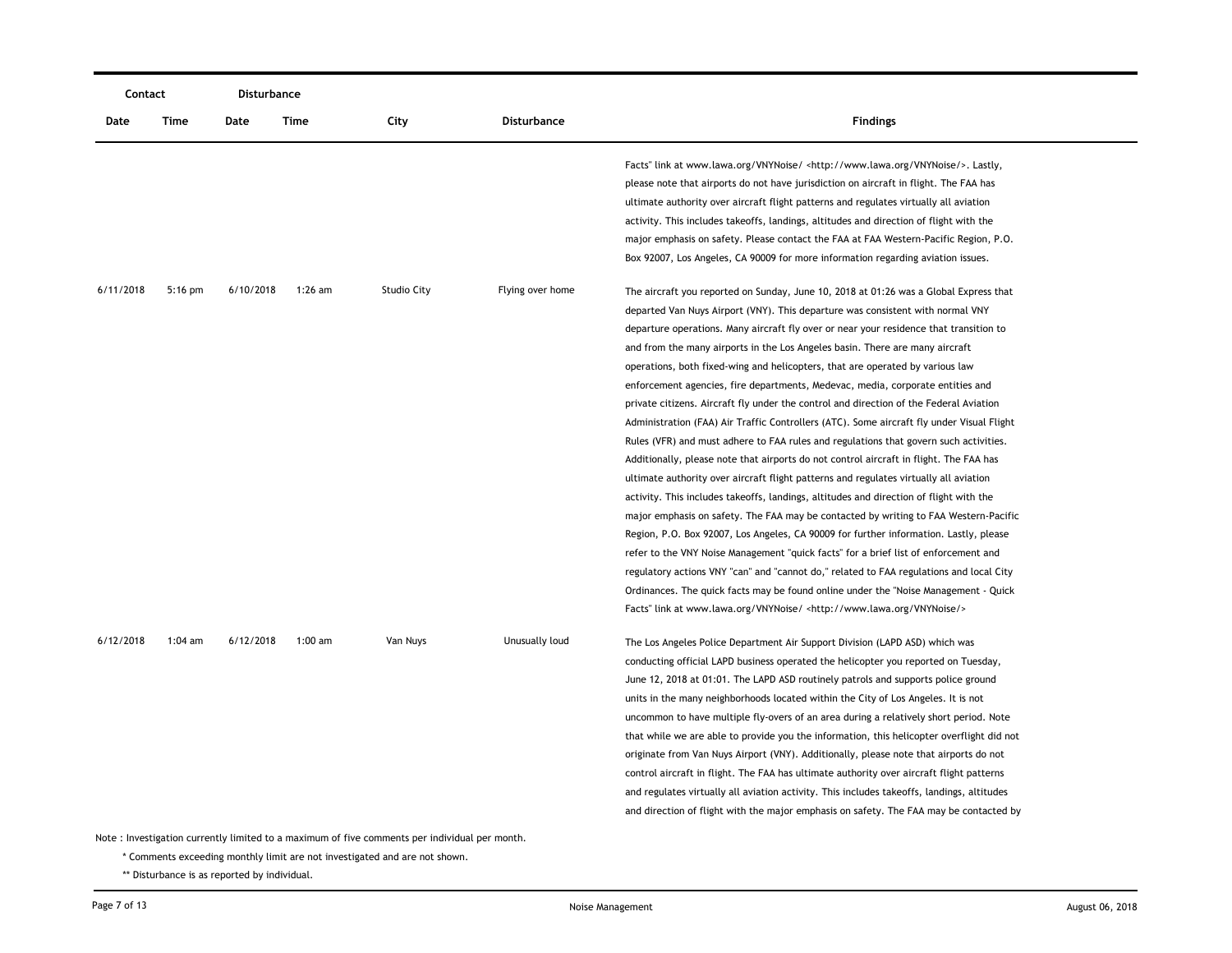| Contact                                                                                       |          | Disturbance |                    |                                                                            |                      |                                                                                           |  |
|-----------------------------------------------------------------------------------------------|----------|-------------|--------------------|----------------------------------------------------------------------------|----------------------|-------------------------------------------------------------------------------------------|--|
| Date                                                                                          | Time     | Date        | Time               | City                                                                       | <b>Disturbance</b>   | <b>Findings</b>                                                                           |  |
|                                                                                               |          |             |                    |                                                                            |                      | writing to FAA Western-Pacific Region, P.O. Box 92007, Los Angeles, CA 90009 for          |  |
|                                                                                               |          |             |                    |                                                                            |                      | further information. Lastly, please refer to the VNY Noise Management "quick facts"       |  |
|                                                                                               |          |             |                    |                                                                            |                      | for a brief list of enforcement and regulatory actions VNY "can" and "cannot do,"         |  |
|                                                                                               |          |             |                    |                                                                            |                      | related to FAA regulations and local City Ordinances. The quick facts may be found        |  |
|                                                                                               |          |             |                    |                                                                            |                      | online under the "Noise Management - Quick Facts" link at www.lawa.org/VNYNoise/          |  |
|                                                                                               |          |             |                    |                                                                            |                      | <http: vnynoise="" www.lawa.org=""></http:>                                               |  |
| 6/13/2018                                                                                     | 12:54 am |             | 6/13/2018 12:50 am | North Hills                                                                | Flying over home     | The aircraft that are referring to on Wednesday, June 13, 2018 at 00:50 was               |  |
|                                                                                               |          |             |                    |                                                                            |                      | conducting a Medevac operation. This arrival was consistent with normal Van Nuys          |  |
|                                                                                               |          |             |                    |                                                                            |                      | Airport (VNY) arrival operations and did not violate any laws or ordinances. Note that    |  |
|                                                                                               |          |             |                    |                                                                            |                      | the VNY Curfew only prohibits the DEPARTURE of older, louder Stage 2 aircraft             |  |
|                                                                                               |          |             |                    |                                                                            |                      | exceeding a specified noise level established in a Federal Aviation Administration (FAA)  |  |
|                                                                                               |          |             |                    |                                                                            |                      | Advisory Circular between 2200 and 0700 the following day. It is important to note that   |  |
|                                                                                               |          |             |                    |                                                                            |                      | this "partial" curfew does not prohibit any aircraft from landing nor does it prohibit    |  |
|                                                                                               |          |             |                    |                                                                            |                      | newer Stage 3 or Stage 4 aircraft from departing VNY. Subsequently, stage 2 aircraft      |  |
|                                                                                               |          |             |                    |                                                                            |                      | were phased out of operation in the 48 contiguous states on December 31, 2015.            |  |
|                                                                                               |          |             |                    |                                                                            |                      | Additionally, helicopters, medical life-flights (lifeguard operations), military or other |  |
|                                                                                               |          |             |                    |                                                                            |                      | government owned/operated aircraft involved in law enforcement, emergency                 |  |
|                                                                                               |          |             |                    |                                                                            |                      | response, fire or rescue operations are exempt from the curfew. The full text of the      |  |
|                                                                                               |          |             |                    |                                                                            |                      | Ordinance can be viewed by visiting www.lawa.org/VNYNoise/ and clicking                   |  |
|                                                                                               |          |             |                    |                                                                            |                      | "Documents," then "Noise Abatement and Curfew Regulation." Additionally, please note      |  |
|                                                                                               |          |             |                    |                                                                            |                      | that airports do not control aircraft in flight. The FAA has ultimate authority over      |  |
|                                                                                               |          |             |                    |                                                                            |                      | aircraft flight patterns and regulates virtually all aviation activity. This includes     |  |
|                                                                                               |          |             |                    |                                                                            |                      | takeoffs, landings, altitudes and direction of flight with the major emphasis on safety.  |  |
|                                                                                               |          |             |                    |                                                                            |                      | The FAA may be contacted by writing to FAA Western-Pacific Region, P.O. Box 92007,        |  |
|                                                                                               |          |             |                    |                                                                            |                      | Los Angeles, CA 90009 for further information. Lastly, please refer to the VNY Noise      |  |
|                                                                                               |          |             |                    |                                                                            |                      | Management "quick facts" for a brief list of enforcement and regulatory actions VNY       |  |
|                                                                                               |          |             |                    |                                                                            |                      | "can" and "cannot do," related to FAA regulations and local City Ordinances. The quick    |  |
|                                                                                               |          |             |                    |                                                                            |                      | facts may be found online under the "Noise Management - Quick Facts" link at              |  |
|                                                                                               |          |             |                    |                                                                            |                      | www.lawa.org/VNYNoise/ <http: vnynoise="" www.lawa.org=""></http:>                        |  |
| 6/14/2018                                                                                     | 10:48 am | 6/09/2018   | $9:55$ am          | Granada Hills                                                              | Frequency of flights | The general complaint or concern that you referred to on Saturday, June 9, 2018           |  |
|                                                                                               |          |             |                    |                                                                            |                      | regarding the frequency of aircraft activity that you hear is attributed to the           |  |
|                                                                                               |          |             |                    |                                                                            |                      | proximity of your residence to Van Nuys Airport's (VNY) standard arrival and              |  |
|                                                                                               |          |             |                    |                                                                            |                      | departure paths to runways 16 Right and 16 Left. In addition, the volume jet              |  |
|                                                                                               |          |             |                    |                                                                            |                      | operations at VNY has been increasing slightly with the improving economy since           |  |
|                                                                                               |          |             |                    |                                                                            |                      |                                                                                           |  |
| Note: Investigation currently limited to a maximum of five comments per individual per month. |          |             |                    |                                                                            |                      |                                                                                           |  |
|                                                                                               |          |             |                    | * Comments exceeding monthly limit are not investigated and are not shown. |                      |                                                                                           |  |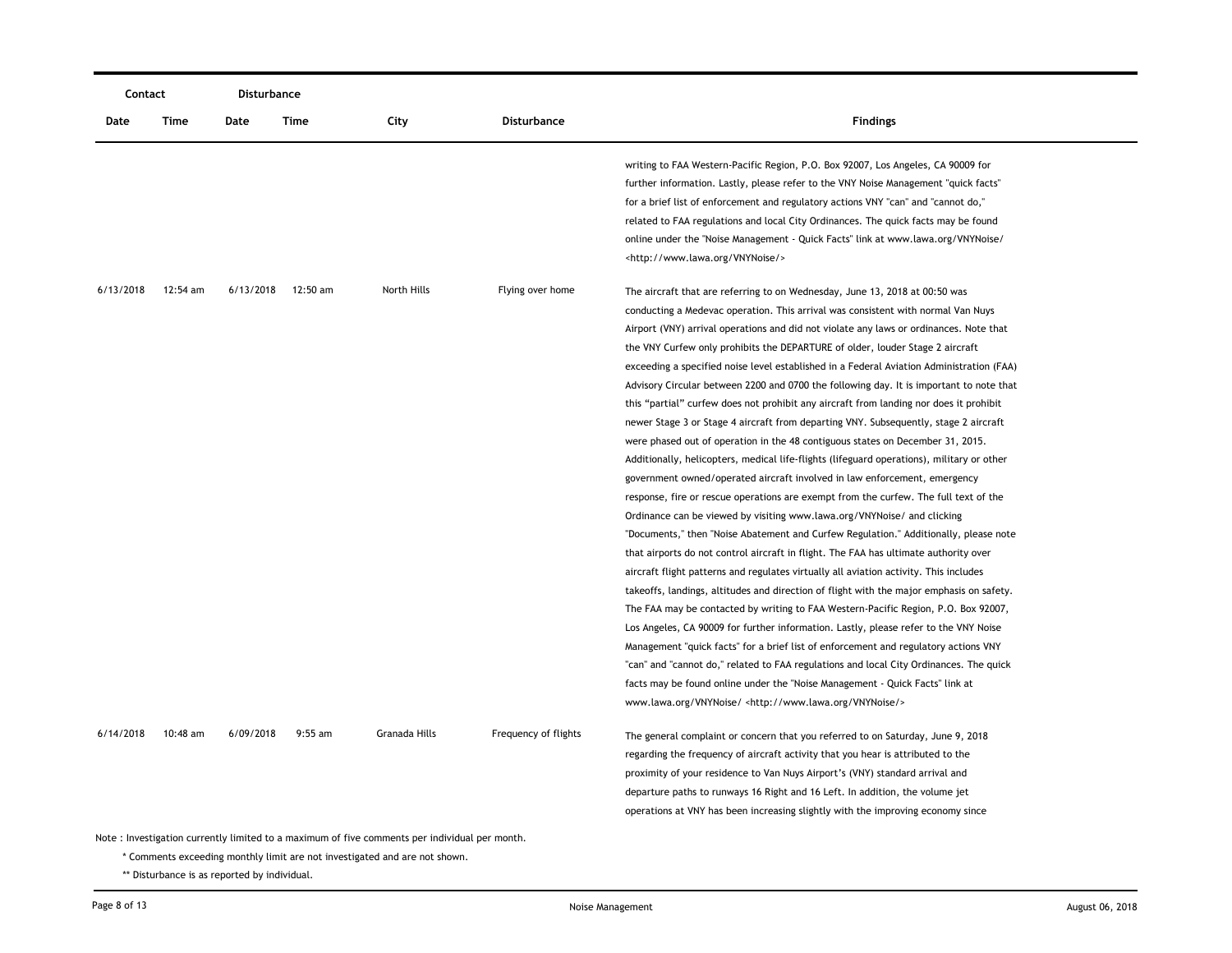| Contact   |                   | Disturbance |           |              |                  |                                                                                                                                                                                                                                                                                                                                                                                                                                                                                                                                                                                                                                                                                                                                                                                                                                                                                                                                                                                                                                                                                                                                                                                                                                                                                                                                                                                                                                                                   |
|-----------|-------------------|-------------|-----------|--------------|------------------|-------------------------------------------------------------------------------------------------------------------------------------------------------------------------------------------------------------------------------------------------------------------------------------------------------------------------------------------------------------------------------------------------------------------------------------------------------------------------------------------------------------------------------------------------------------------------------------------------------------------------------------------------------------------------------------------------------------------------------------------------------------------------------------------------------------------------------------------------------------------------------------------------------------------------------------------------------------------------------------------------------------------------------------------------------------------------------------------------------------------------------------------------------------------------------------------------------------------------------------------------------------------------------------------------------------------------------------------------------------------------------------------------------------------------------------------------------------------|
| Date      | Time              | Date        | Time      | City         | Disturbance      | <b>Findings</b>                                                                                                                                                                                                                                                                                                                                                                                                                                                                                                                                                                                                                                                                                                                                                                                                                                                                                                                                                                                                                                                                                                                                                                                                                                                                                                                                                                                                                                                   |
|           |                   |             |           |              |                  | reaching a low in 2009, so compared to the past few years there may be more frequent<br>jet departures and arrivals. Furthermore, your residence is on/near the departure<br>path of aircraft from Hollywood-Burbank Airport's (BUR) runway 15. There are many<br>aircraft operations, both fixed-wing and helicopters, that are operated by various law<br>enforcement agencies, fire departments, Medevac, media, corporate entities and<br>private citizens. Please note that airports do not control aircraft in flight. The Federal<br>Aviation Administration (FAA) has ultimate authority over aircraft flight patterns and<br>regulates virtually all aviation activity. This includes takeoffs, landings, altitudes and<br>direction of flight with the major emphasis on safety. The FAA may be contacted by<br>writing to FAA Western-Pacific Region, P.O. Box 92007, Los Angeles, CA 90009 for<br>further information. Lastly, please refer to the VNY Noise Management "quick facts"<br>for a brief list of enforcement and regulatory actions VNY "can" and "cannot do,"<br>related to FAA regulations and local City Ordinances. The quick facts may be found<br>online under the "Noise Management - Quick Facts" link at www.lawa.org/VNYNoise/                                                                                                                                                                                                  |
| 6/15/2018 | $9:21$ pm         | 6/15/2018   | $9:19$ pm | Lake Balboa  | Flying over home | <http: vnynoise="" www.lawa.org=""></http:><br>The single engine, propeller driven airplane that you referred to on Friday, June 15,<br>2018 at 21:19 was directed by Federal Aviation Administration (FAA) Air Traffic<br>Controllers (ATC) to turn right 10 degrees as a Citation Jet (C56X) was on its short<br>final approach to land. This maneuver is usually directed by ATC for safety in case the<br>arriving aircraft has to go around and overfly over the runway instead of landing. The<br>jet departure at 21:17 that you mentioned prior to the propeller airplane flying<br>over/near your residence was a Falcon 2000 (F2TH). As stated previously, airports do<br>not control aircraft in flight. The FAA has ultimate authority over aircraft flight<br>patterns and regulates virtually all aviation activity. This includes takeoffs, landings,<br>altitudes and direction of flight with the major emphasis on safety. The FAA may be<br>contacted by writing to FAA Western-Pacific Region, P.O. Box 92007, Los Angeles, CA<br>90009 for further information. Lastly, please refer to the VNY Noise Management<br>"quick facts" for a brief list of enforcement and regulatory actions VNY "can" and<br>"cannot do," related to FAA regulations and local City Ordinances. The quick facts may<br>be found online under the "Noise Management - Quick Facts" link at<br>www.lawa.org/VNYNoise/ <http: vnynoise="" www.lawa.org=""></http:> |
| 6/17/2018 | $9:11 \text{ pm}$ | 6/17/2018   | $9:03$ pm | Sherman Oaks | Flying over home | The aircraft that you reported on Sunday, June 17, 2018 at 21:03 was an overflight of<br>a Southwest Airlines (SWA) Boeing 737 that departed from Hollywood-Burbank Airport<br>(BUR). This aircraft was not associated with VNY operations. Please contact the BUR                                                                                                                                                                                                                                                                                                                                                                                                                                                                                                                                                                                                                                                                                                                                                                                                                                                                                                                                                                                                                                                                                                                                                                                                |

\* Comments exceeding monthly limit are not investigated and are not shown.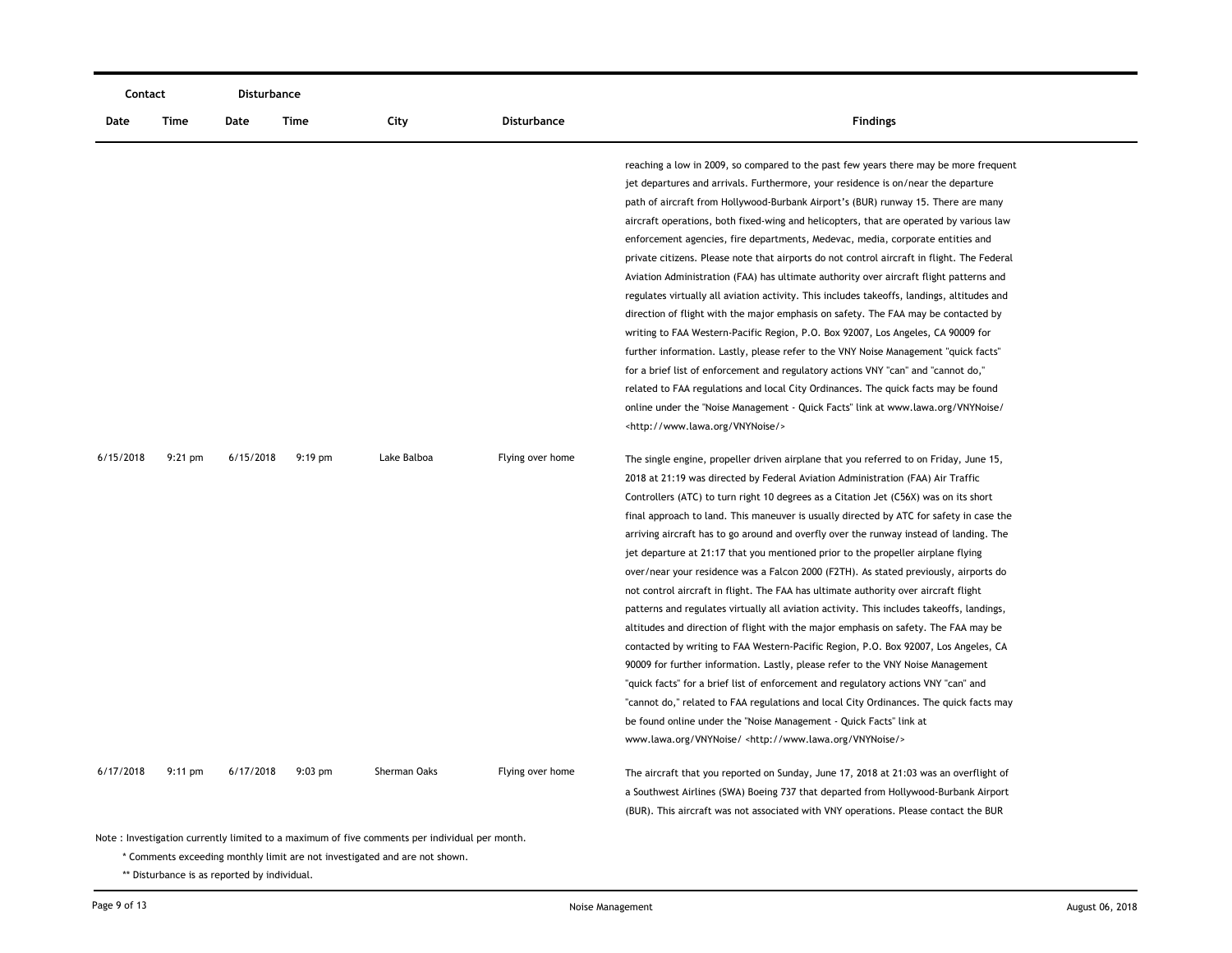|           | Contact   |      | Disturbance        |            |                  |                                                                                                                                                                                                                                                                                                                                                                                                                                                                                                                                                                                                                                                                                                                                                                                                                                                                                                                                                                                                                                                                                                                                                                                                                                                                                                                                                                                                                                                                                                                                                                                         |
|-----------|-----------|------|--------------------|------------|------------------|-----------------------------------------------------------------------------------------------------------------------------------------------------------------------------------------------------------------------------------------------------------------------------------------------------------------------------------------------------------------------------------------------------------------------------------------------------------------------------------------------------------------------------------------------------------------------------------------------------------------------------------------------------------------------------------------------------------------------------------------------------------------------------------------------------------------------------------------------------------------------------------------------------------------------------------------------------------------------------------------------------------------------------------------------------------------------------------------------------------------------------------------------------------------------------------------------------------------------------------------------------------------------------------------------------------------------------------------------------------------------------------------------------------------------------------------------------------------------------------------------------------------------------------------------------------------------------------------|
| Date      | Time      | Date | Time               | City       | Disturbance      | <b>Findings</b>                                                                                                                                                                                                                                                                                                                                                                                                                                                                                                                                                                                                                                                                                                                                                                                                                                                                                                                                                                                                                                                                                                                                                                                                                                                                                                                                                                                                                                                                                                                                                                         |
|           |           |      |                    |            |                  | Hotline at (800) 441-0409 for further information regarding these flights.<br>Concurrently, the volume of jet operations at VNY has been increasing slightly with the<br>improving economy since reaching a low in 2009, so compared to the past few years<br>there may be more frequent jet departures and arrivals that you are noticing at night<br>and in the early morning hours. Additionally, please note that airports do not have<br>jurisdictions over aircraft in flight, how frequently or where the Federal Aviation<br>Administration (FAA) SoCal Air Traffic Control (ATC) may sequence aircraft. The FAA has<br>ultimate authority over aircraft flight patterns and regulates virtually all aviation<br>activity. Lastly, please refer to the VNY Noise Management "quick facts" for a brief list<br>of enforcement and regulatory actions VNY "can" and "cannot do," related to FAA<br>regulations and local City Ordinances. The quick facts may be found online under the<br>"Noise Management - Quick Facts" link at www.lawa.org/VNYNoise/. Please contact<br>the FAA by writing to FAA Western-Pacific Region, P.O. Box 92007, Los Angeles, CA<br>90009 for further information regarding aviation matters. The aircraft that you<br>reported on Sunday, June 17, 2018 at 21:03 was an overflight of a Southwest Airlines<br>(SWA) Boeing 737 that departed from Hollywood-Burbank Airport (BUR). This aircraft<br>was not associated with VNY operations. Please contact the BUR Hotline at (800)                                                               |
| 6/24/2018 | $4:26$ am |      | 6/23/2018 11:08 pm | Northridge | Flying over home | 441-0409 for further information regarding these flights.<br>The general complaint or concern that you referred to on Saturday, June 23, 2018<br>regarding the frequency of aircraft activity that you hear is attributed to the<br>proximity of your residence to Van Nuys Airport (VNY). In addition, the volume jet<br>operations at VNY has been increasing slightly with the improving economy since<br>reaching a low in 2009, so compared to the past few years there may be more frequent<br>jet departures and arrivals at night and in the early morning hours. Your residence is<br>located near the standard arrival route for runways 16R and 16L and is subject to<br>numerous arrival aircraft on final approach for landing. Flight patterns and altitudes<br>for aircraft are standardized and determined by FAA procedures and electronic<br>navigational aid equipment. These air routes are established to ensure flights, from<br>various directions, receive adequate separation while approaching and departing Los<br>Angeles area airports. Additionally, please refer to the Noise Management "quick facts"<br>for a brief list of enforcement and regulatory actions VNY "can" and "cannot do,"<br>related to FAA regulations and local City Ordinances. Please note that the VNY Curfew<br>(please read the entire document) only prohibits the DEPARTURE of older, louder Stage<br>2 aircraft exceeding a specified noise level established in a Federal Aviation<br>Administration (FAA) Advisory Circular between 2200 and 0700 the following day. It is |

\* Comments exceeding monthly limit are not investigated and are not shown.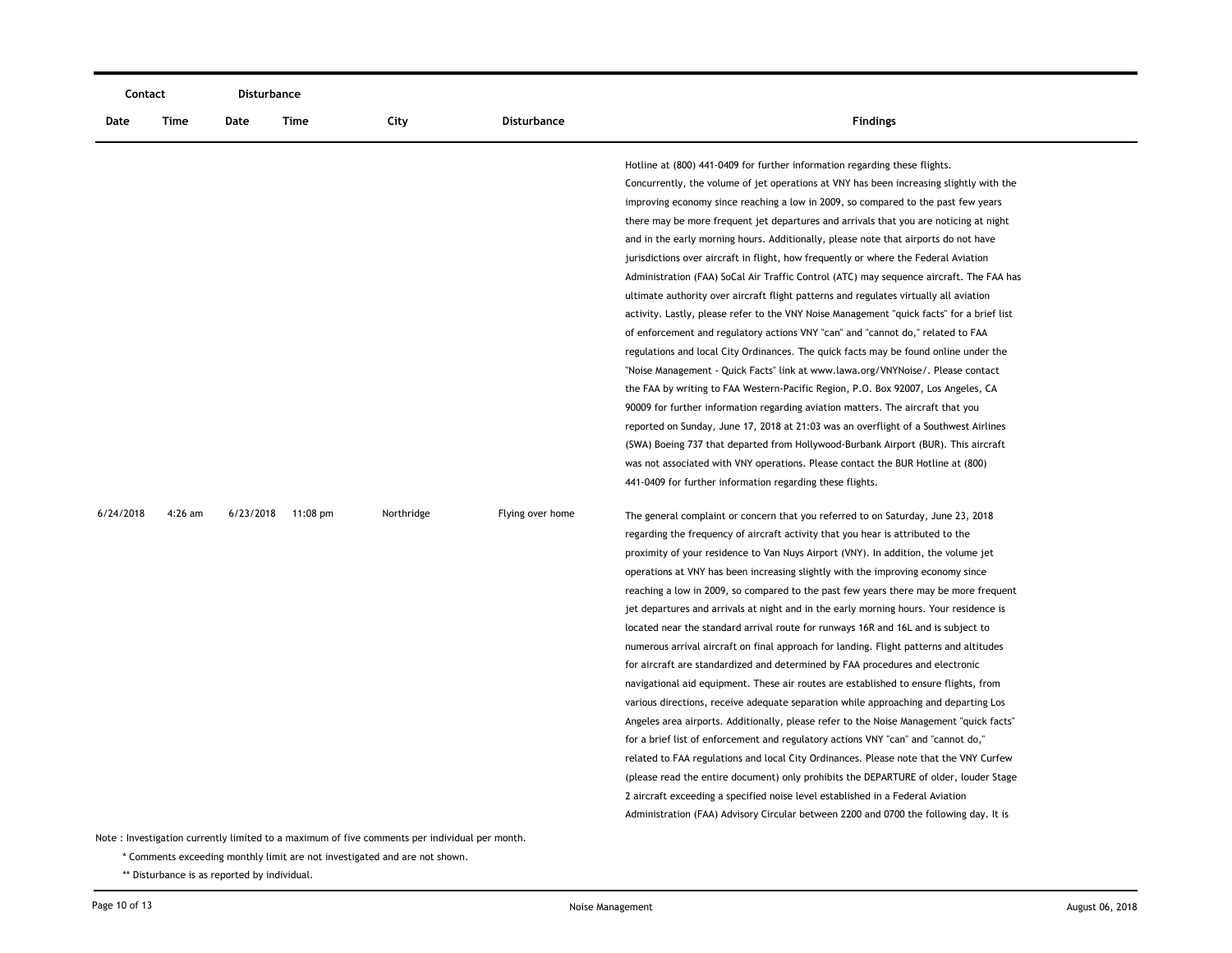|           | Contact   |           | Disturbance |            |                    |                                                                                                                                                                                                                                                                                                                                                                                                                                                                                                                                                                                                                                                                                                                                                                                                                                                                                                                                                                                                                                                                                                                                                                                                                               |
|-----------|-----------|-----------|-------------|------------|--------------------|-------------------------------------------------------------------------------------------------------------------------------------------------------------------------------------------------------------------------------------------------------------------------------------------------------------------------------------------------------------------------------------------------------------------------------------------------------------------------------------------------------------------------------------------------------------------------------------------------------------------------------------------------------------------------------------------------------------------------------------------------------------------------------------------------------------------------------------------------------------------------------------------------------------------------------------------------------------------------------------------------------------------------------------------------------------------------------------------------------------------------------------------------------------------------------------------------------------------------------|
| Date      | Time      | Date      | Time        | City       | <b>Disturbance</b> | <b>Findings</b>                                                                                                                                                                                                                                                                                                                                                                                                                                                                                                                                                                                                                                                                                                                                                                                                                                                                                                                                                                                                                                                                                                                                                                                                               |
|           |           |           |             |            |                    | important to note that this "partial" curfew does not prohibit any aircraft from<br>landing nor does it prohibit newer Stage 3 or Stage 4 aircraft from departing VNY.<br>Subsequently, stage 2 aircraft were phased out of operation in the 48 contiguous<br>states on December 31, 2015 The quick facts may be found online under the "Noise"<br>Management - Quick Facts" link at www.lawa.org/VNYNoise/<br><http: vnynoise="" www.lawa.org=""></http:> . Lastly, please note that airports do not have<br>jurisdiction on aircraft in flight. The FAA has ultimate authority over aircraft flight<br>patterns and regulates virtually all aviation activity. This includes takeoffs, landings,<br>altitudes and direction of flight with the major emphasis on safety. Please contact the<br>FAA at FAA Western-Pacific Region, P.O. Box 92007, Los Angeles, CA 90009 for more                                                                                                                                                                                                                                                                                                                                            |
| 6/25/2018 | $2:17$ pm | 6/25/2018 | $2:17$ pm   | Van Nuys   | Flying over home   | information regarding aviation issues.<br>Based on the address provided, we regret to inform you that your residence is located<br>outside the current State-defined 65 dB Community Noise Equivalent Level (CNEL) noise<br>contour, which identifies an area with a higher degree of aviation noise impact,<br>wherein untreated residential uses are deemed "incompatible." As of 2013, all sound<br>insulation work for these incompatible residences in the VNY noise impact area was<br>completed. Please contact the City of L.A.'s Residential Soundproofing program at (424)<br>646-7444 for additional information regarding this matter. You may also visit<br>http://www.lawa.org/VNYNoise/ and click "Quarterly Noise Report" to view maps<br>depicting the most recent 65 dB CNEL contour.                                                                                                                                                                                                                                                                                                                                                                                                                       |
| 6/27/2018 | 12:36 am  | 6/27/2018 | 12:20 am    | Northridge | Flying over home   | The aircraft that are referring to on Wednesday, June 27, 2018 at 00:20 was a<br>Gulfstream G-IV landed on Van Nuys Airport (VNY) runway 16R. This arrival was<br>consistent with normal Van Nuys Airport (VNY) arrival operations. The general<br>complaint or concern that you referred to regarding the frequency of aircraft activity<br>that you hear is attributed to the proximity of your residence to the standard arrival<br>route for runways 16R and 16L and is subject to numerous arrival aircraft on final<br>approach for landing. In addition, the volume jet operations at VNY has been<br>increasing with the improving economy since reaching a low in 2009, so compared to<br>the past few years there may be more frequent jet departures and arrivals at night<br>and in the early morning hours. Flight patterns and altitudes for aircraft are<br>standardized and determined by FAA procedures and electronic navigational aid<br>equipment. These air routes are established to ensure flights, from various directions,<br>receive adequate separation while approaching and departing Los Angeles area<br>airports. Additionally, please refer to the Noise Management "quick facts" for a brief |

\* Comments exceeding monthly limit are not investigated and are not shown.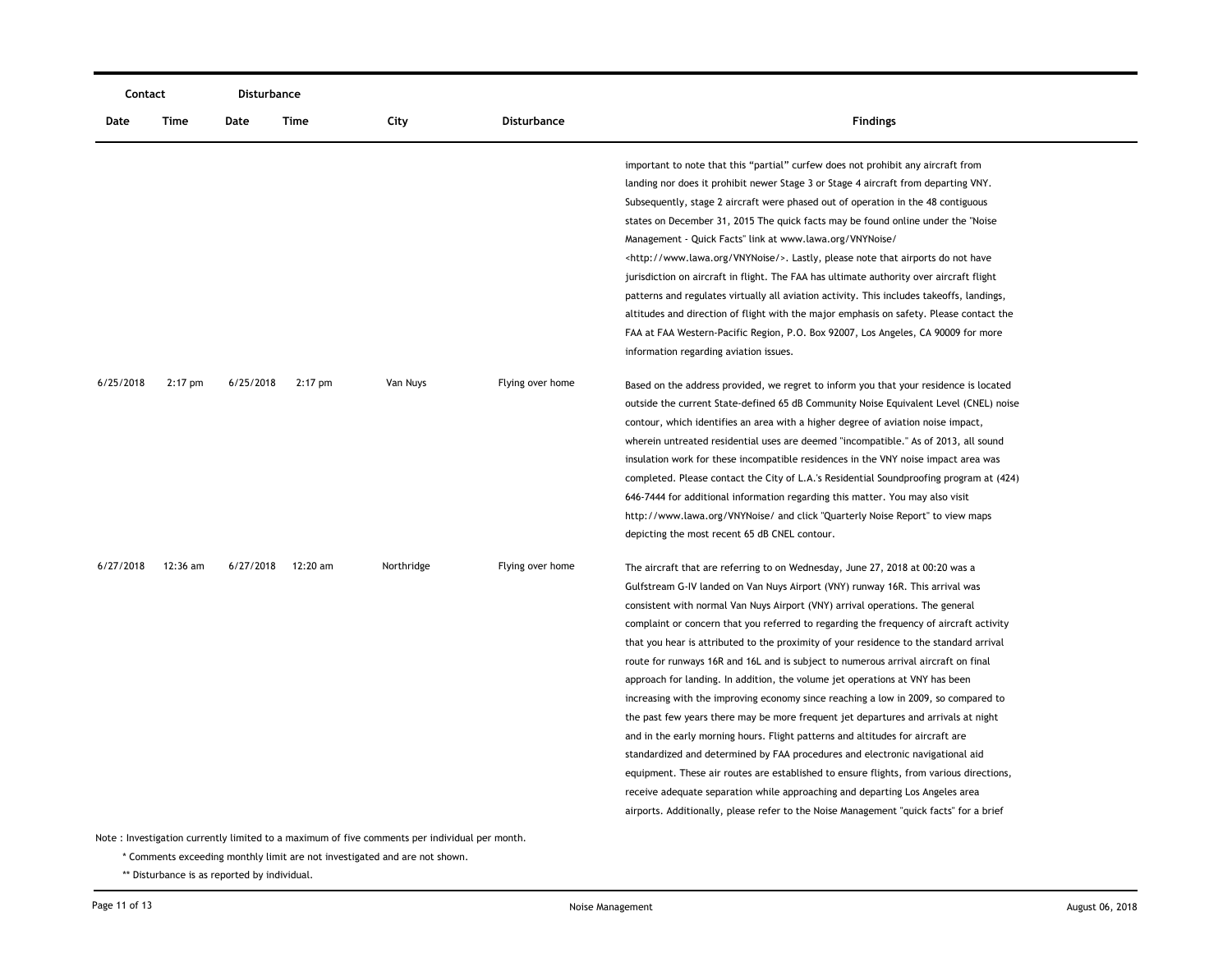|                                                                                               | Contact           |           | <b>Disturbance</b> |               |                  |                                                                                                                                                                                                                                                                                                                                                                                                                                                                                                                                                                                                                                                                                                                                                                                                                                                                                                                                                                                                                                                                                                                                                                                                                                                                                                                                                                                                                                                                                                      |  |  |
|-----------------------------------------------------------------------------------------------|-------------------|-----------|--------------------|---------------|------------------|------------------------------------------------------------------------------------------------------------------------------------------------------------------------------------------------------------------------------------------------------------------------------------------------------------------------------------------------------------------------------------------------------------------------------------------------------------------------------------------------------------------------------------------------------------------------------------------------------------------------------------------------------------------------------------------------------------------------------------------------------------------------------------------------------------------------------------------------------------------------------------------------------------------------------------------------------------------------------------------------------------------------------------------------------------------------------------------------------------------------------------------------------------------------------------------------------------------------------------------------------------------------------------------------------------------------------------------------------------------------------------------------------------------------------------------------------------------------------------------------------|--|--|
| Date                                                                                          | Time              | Date      | Time               | City          | Disturbance      | <b>Findings</b>                                                                                                                                                                                                                                                                                                                                                                                                                                                                                                                                                                                                                                                                                                                                                                                                                                                                                                                                                                                                                                                                                                                                                                                                                                                                                                                                                                                                                                                                                      |  |  |
|                                                                                               |                   |           |                    |               |                  | list of enforcement and regulatory actions VNY "can" and "cannot do," related to FAA<br>regulations and local City Ordinances. The quick facts may be found online under the<br>"Noise Management - Quick Facts" link at www.lawa.org/VNYNoise/ Lastly, please note<br>that airports do not have jurisdiction on aircraft in flight. The FAA has ultimate<br>authority over aircraft flight.                                                                                                                                                                                                                                                                                                                                                                                                                                                                                                                                                                                                                                                                                                                                                                                                                                                                                                                                                                                                                                                                                                         |  |  |
| 6/27/2018                                                                                     | $9:49$ am         | 6/27/2018 | $9:43$ am          | Sherman Oaks  | Flying over home | The aircraft departure that you reported on Thursday, February 15, 2018 at 01:32 was<br>under the direction and control of Federal Aviation Administration (FAA) Air Traffic<br>Control (ATC) and complied with all City of Los Angeles and Federal regulations/laws.<br>This departure was consistent with normal Van Nuys Airport (VNY) departure<br>operations. The pilot was flying as directed, climbing to an altitude of 4,000 feet Mean<br>Sea Level (MSL). As the aircraft flew over your residence, SoCal Departure ATC<br>directed the pilot to turn left to 330 degrees and to climb and maintain 13,000 feet<br>MSL. This full-power maneuver is most likely the cause of the loud noise and vibration<br>that you experienced. Please refer to the Noise Management "quick facts" for a brief<br>list of enforcement and regulatory actions VNY "can" and "cannot do," related to FAA<br>regulations and local City Ordinances. The quick facts and the City Curfew Ordinance<br>may be found online under the "Noise Management - Quick Facts" link at<br>www.lawa.org/VNYNoise/ Lastly, airports do not control aircraft in flight. The FAA has<br>ultimate authority over aircraft and regulates virtually all aviation activity. This<br>includes takeoffs, landings, altitudes and direction of flight with the major emphasis on<br>safety. The FAA may be contacted by writing to FAA Western-Pacific Region, P.O. Box<br>92007, Los Angeles, CA 90009 for further information. |  |  |
| 6/29/2018                                                                                     | $7:10 \text{ pm}$ | 6/29/2018 | $7:10 \text{ pm}$  | Granada Hills | Flying over home | The volume of jet operations at VNY has been increasing slightly with the improving<br>economy since reaching a low in 2009, so compared to the past few years there may be<br>more frequent jet departures and arrivals that you are noticing. Additionally, please<br>note that airports do not have jurisdictions over aircraft in flight, how frequently or<br>where the Federal Aviation Administration (FAA) Air Traffic Control (ATC) may sequence<br>aircraft. Also, helicopters, in general do not have altitude nor route restrictions<br>outside an airport's area. The FAA has ultimate authority over aircraft flight patterns<br>and regulates virtually all aviation activity. Lastly, please refer to the VNY Noise<br>Management "quick facts" for a brief list of enforcement and regulatory actions VNY<br>"can" and "cannot do," related to FAA regulations and local City Ordinances. The quick<br>facts may be found online under the "Noise Management - Quick Facts" link at<br>www.lawa.org/VNYNoise/. Please contact the FAA by writing to FAA Western-Pacific                                                                                                                                                                                                                                                                                                                                                                                                             |  |  |
| Note: Investigation currently limited to a maximum of five comments per individual per month. |                   |           |                    |               |                  |                                                                                                                                                                                                                                                                                                                                                                                                                                                                                                                                                                                                                                                                                                                                                                                                                                                                                                                                                                                                                                                                                                                                                                                                                                                                                                                                                                                                                                                                                                      |  |  |